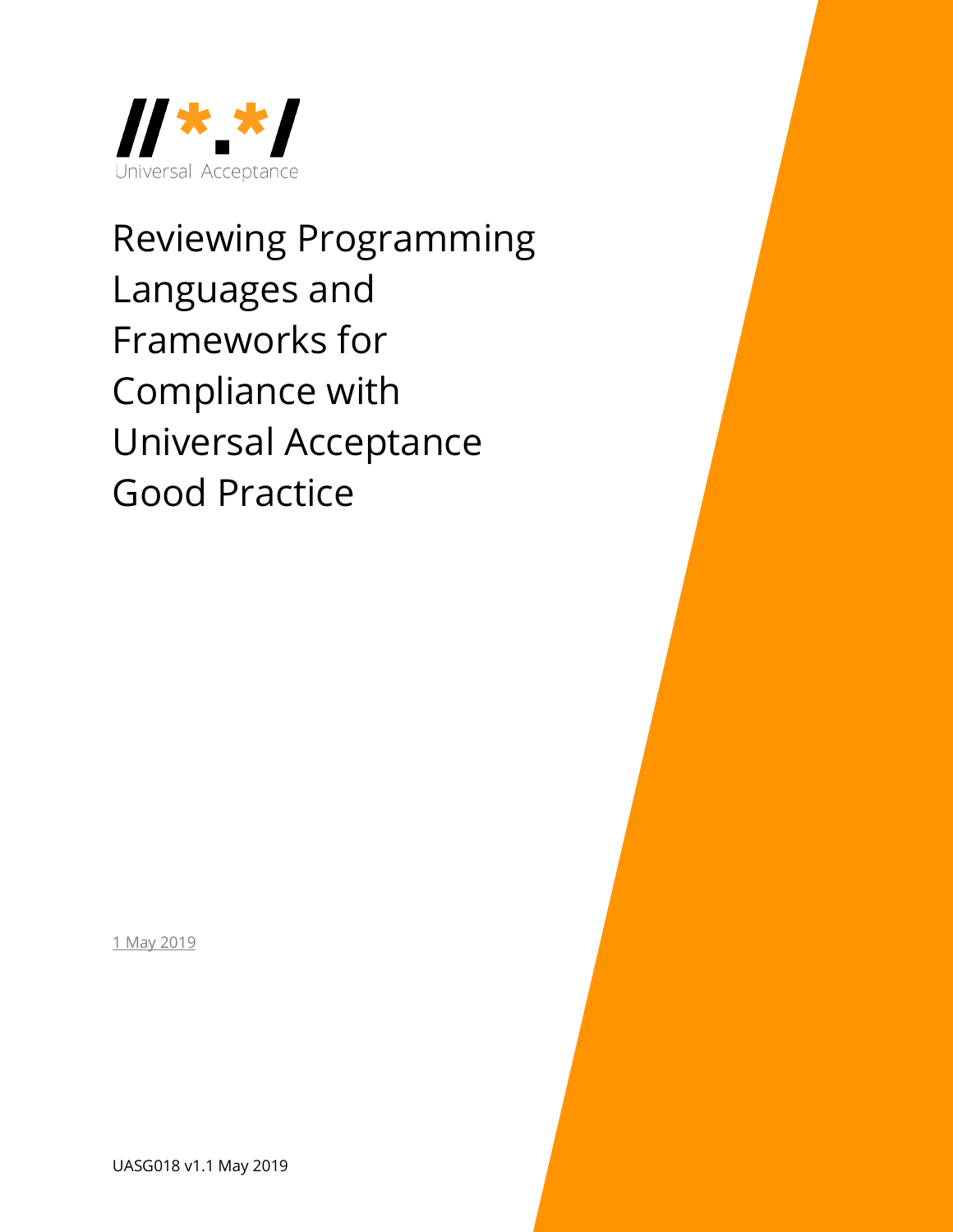

# Table of contents

| <b>Universal Acceptance</b>                                                  | 1              |
|------------------------------------------------------------------------------|----------------|
| <b>About this document</b>                                                   | 4              |
| <b>Target audience</b>                                                       | 4              |
| <b>Background</b>                                                            | 5              |
| <b>Terminology</b>                                                           | 5              |
| <b>References</b>                                                            | 5              |
| <b>Candidate list of libraries</b>                                           | 6              |
| <b>Basis of library evaluation</b>                                           | 6              |
| Test suite                                                                   | 6              |
| Assumptions                                                                  | $\overline{7}$ |
| 4. Technical evaluation                                                      | 8              |
| 4.1. Test suite                                                              | 8              |
| 4.1.1 Low-level functions                                                    | 9              |
| 4.1.1.1 L-U2A: IDNA2008 - Convert Unicode domain name to ASCII lookup form 9 |                |
| 4.1.1.2 L-A2U: IDNA2008 - Convert ASCII domain name to Unicode               | 10             |
| 4.1.2 High-level functions                                                   | 10             |
| 4.1.2.1 H-DNS: Domain name - syntactic check                                 | 11             |
| 4.1.2.2 H-ES: Email- syntactic check                                         | 11             |
| 4.1.2.3 H-ID: Identifier - Identifier lookup                                 | 12             |
| <b>Appendix A - Code examples</b>                                            | 13             |
| 1. L-U2A: IDNA2008 - Convert Unicode domain name to ASCII lookup form        | 13             |
| GNU Libidn2 (C)                                                              | 13             |
| 2. L-A2U: IDNA2008 - Convert ASCII domain name to Unicode                    | 14             |
| npm idna-uts46 (Javascript)                                                  | 14             |
| <b>Appendix B - References</b>                                               | 15             |
| <b>UASG Documents</b>                                                        | 15             |
| <b>IDNA RFCs</b>                                                             | 15             |
| <b>IANA Registries</b>                                                       | 15             |
| Unicode                                                                      | 15             |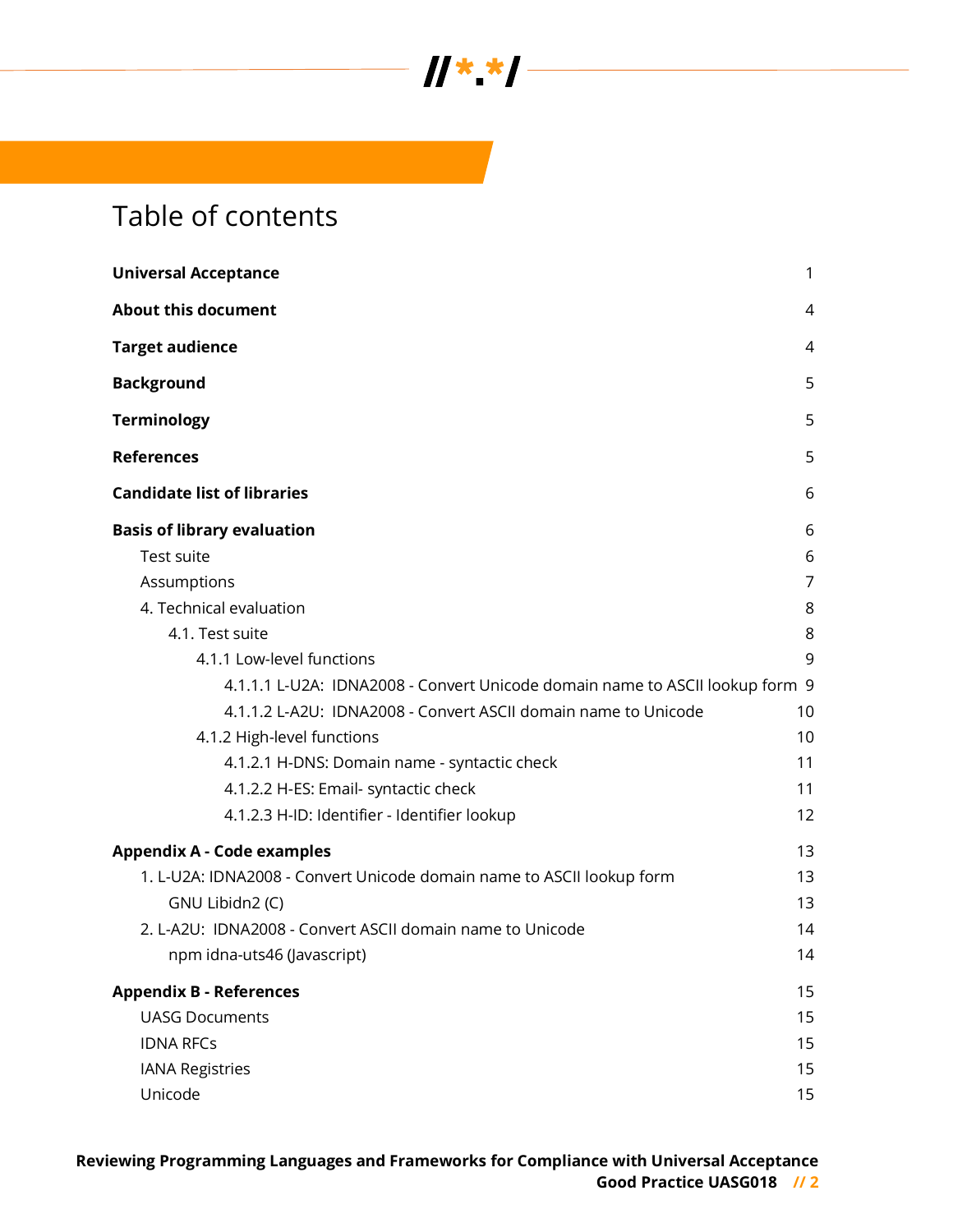

| <b>PRECIS RFC</b>            | 15  |
|------------------------------|-----|
| Special-use domain name RFCs | 15  |
| Internationalized email RFCs | 15. |
| Obsolete IDNA RFCs           |     |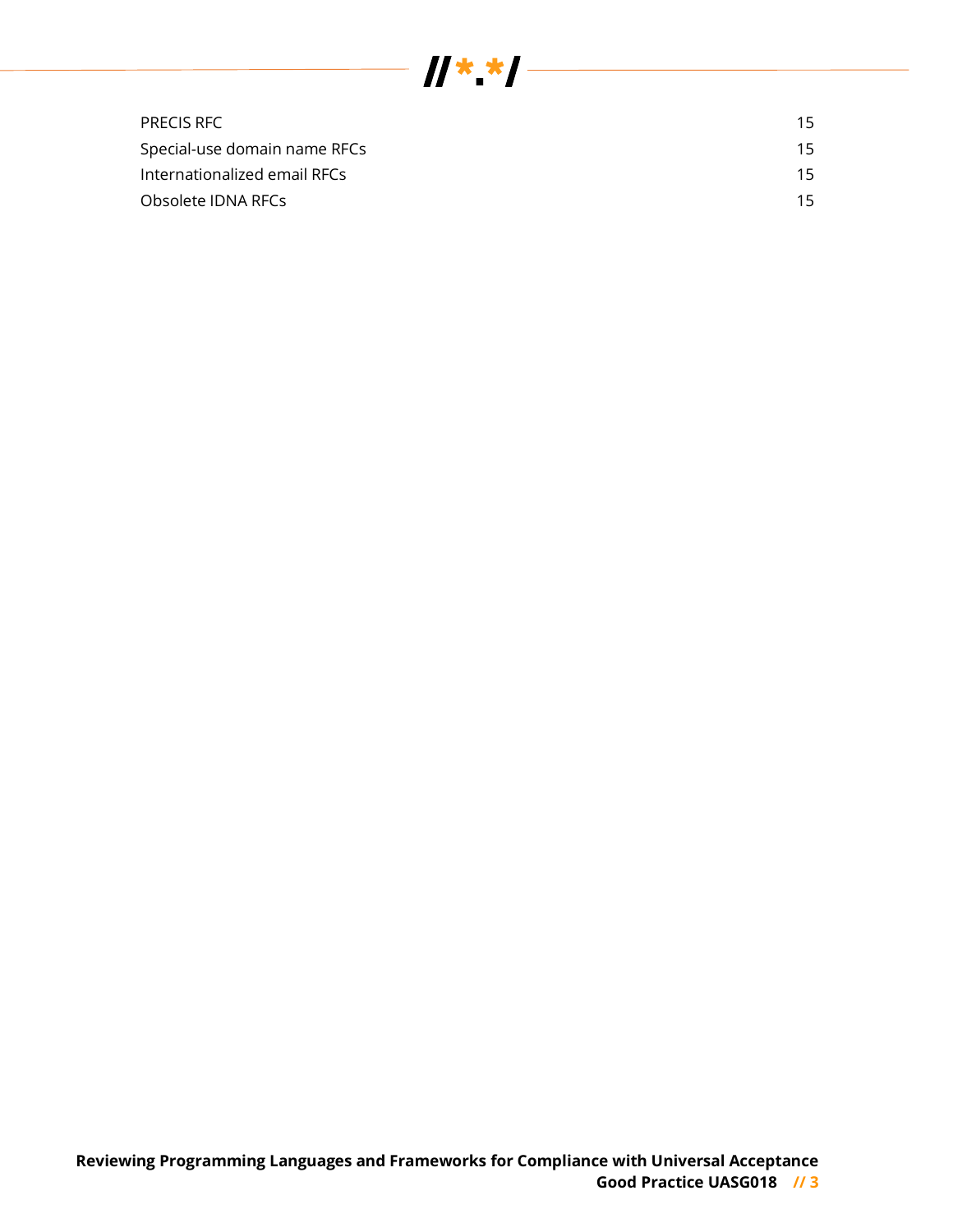

#### **Universal Acceptance** k.

Universal Acceptance is a foundational requirement for a truly multilingual Internet, one in which users around the world can navigate entirely in local languages. It is also the key to unlocking the potential of new generic top-level domains (gTLDs) to foster competition, consumer choice and innovation in the domain name industry. To achieve Universal Acceptance, Internet applications and systems must treat all TLDs in a consistent manner, including new gTLDs and internationalized TLDs. Specifically, they must accept, validate, store, process and display all domain names.

The Universal Acceptance Steering Group (UASG) is a community-based team working to share this vision for the Internet of the future with those who construct this space: coders. The group's primary objective is to help software developers and website owners understand how to update their systems to keep pace with an evolving domain name system (DNS).

#### **About this document**  $\mathbf{r}$

This document was created to provide a framework for the evaluation of popular programming packages and libraries and their usefulness in aiding Universal Acceptance good practice. It is a response to the description of work issued by UASG, available at https://uasg.tech/wp-content/uploads/2016/05/Help-Wanted-Open-Source-Software-Reviewv201602111.pdf.

Where those packages or libraries do not provide the expected support, the follow-up project would create recommendations/patches to be submitted to add UA support and guidance for application developers on correct and effective use of the packages or libraries.

This document and the evaluation process it describes are expected to evolve together as experience is gained with evaluations.

Technical details required by those performing library evaluations are presented in a separate document. This separation of documents is purely due to technical restrictions in the document platform<sup>1</sup>.

#### **Target audience** ×.

1

The main part of this document serves as an overview of the evaluation framework presented in a form appropriate for all stakeholders.

 $1$  The tables in the technical presentation are wide, and best presented in landscape form. Google Docs cannot at present mix portrait and landscape pages in a single document.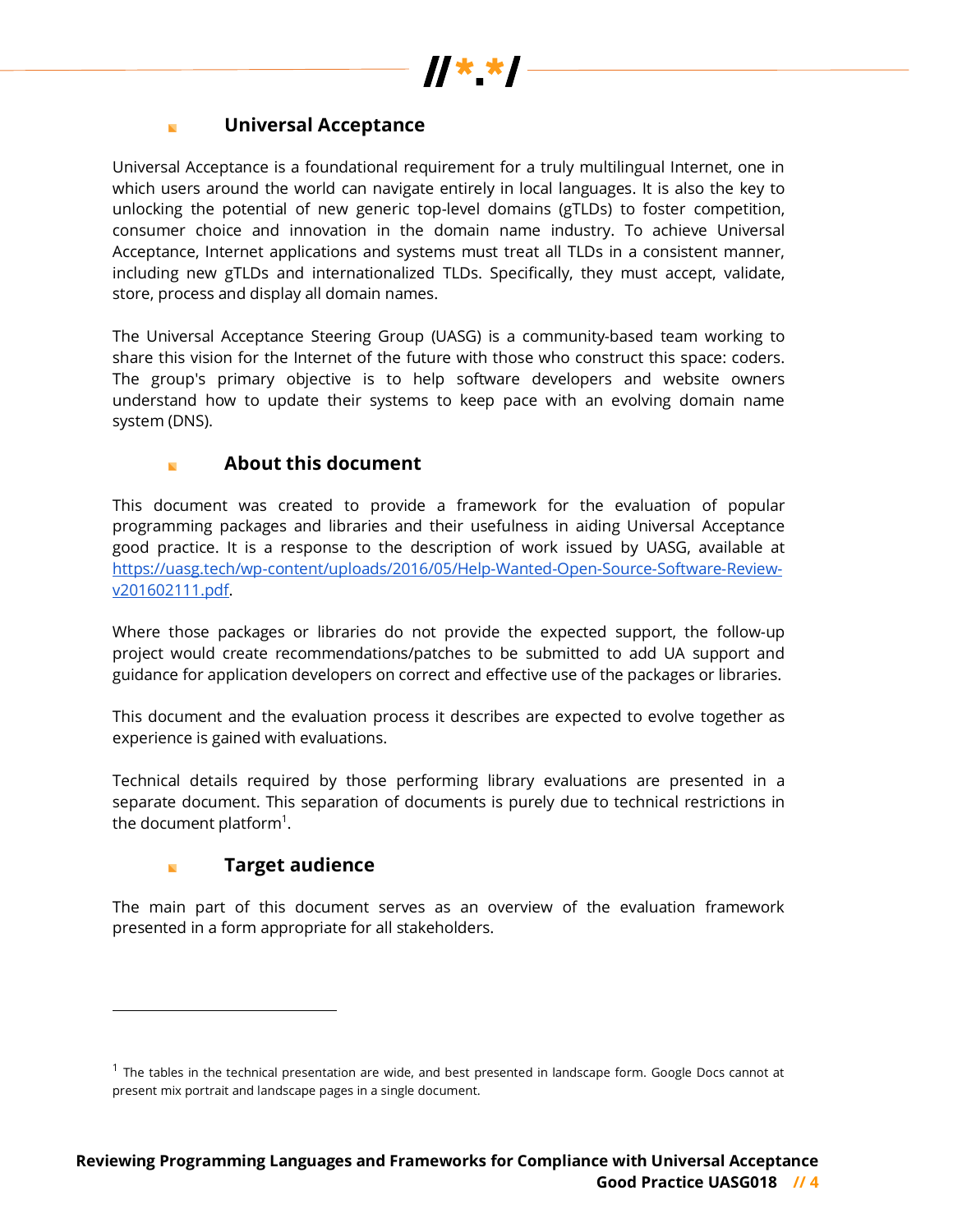

Those performing the library evaluations require the technical details of the tests and the test data sets presented in a separate document and accompanying documents. The test descriptions in this main document describe the categories of tests, omitting technical detail, and are accompanied by illustrative individual tests using data drawn from UASG004 - Use Cases for UA Readiness Evaluation.

#### **Background** k.

Software applications that make use of Internet services are built and used in a variety of ways. They exist at all points along a continuum ranging from embedded firmware in a connected device, through desktop/mobile/tablet applications, through to software that runs purely in a web browser environment, the latter often communicating with more software running on remote servers.

All these types make use of Internet identifiers which, while historically represented only in characters employed by US English (i.e. A-Z, 0-9 and '-'), can now, via the IDNA Protocol, be fully multilingual. These identifiers are:

Domain names, e.g. example.com or 普遍接受-测试.世界

Email addresses, e.g. joe.bloggs@example.com or 测试3@普遍接受-测试.top

It is therefore important for all stakeholders in development of a software application to be aware what libraries are available for their chosen development environment to be used for processing Internet identifiers, and to have a clear basis for assessing those libraries, for technical and business suitability, with regard to the UA correctness and compliance.

#### **Terminology**  $\overline{\phantom{a}}$

**Libraries**: All but the most unusual Internet applications today rely heavily on software components to perform much of their function. These components are variously termed packages, frameworks or libraries (which may or may not include various bindings); for brevity, they will all be referred to as **libraries** henceforth.

**Functions**: Similarly, the services offered by these libraries may be variously classed as methods, functions, APIs etc. but will be referred to simply as **functions** henceforth.

**Identifier**: Any of the Internet identifiers: domain names, email address.

#### **References** k.

A full list of references is given in Appendix B.

The illustrative test data presented in the main document is drawn from UASG004 - Use Cases for UA Readiness Evaluation. Other references list the relevant standards and related information in the following categories:

IDNA RFCs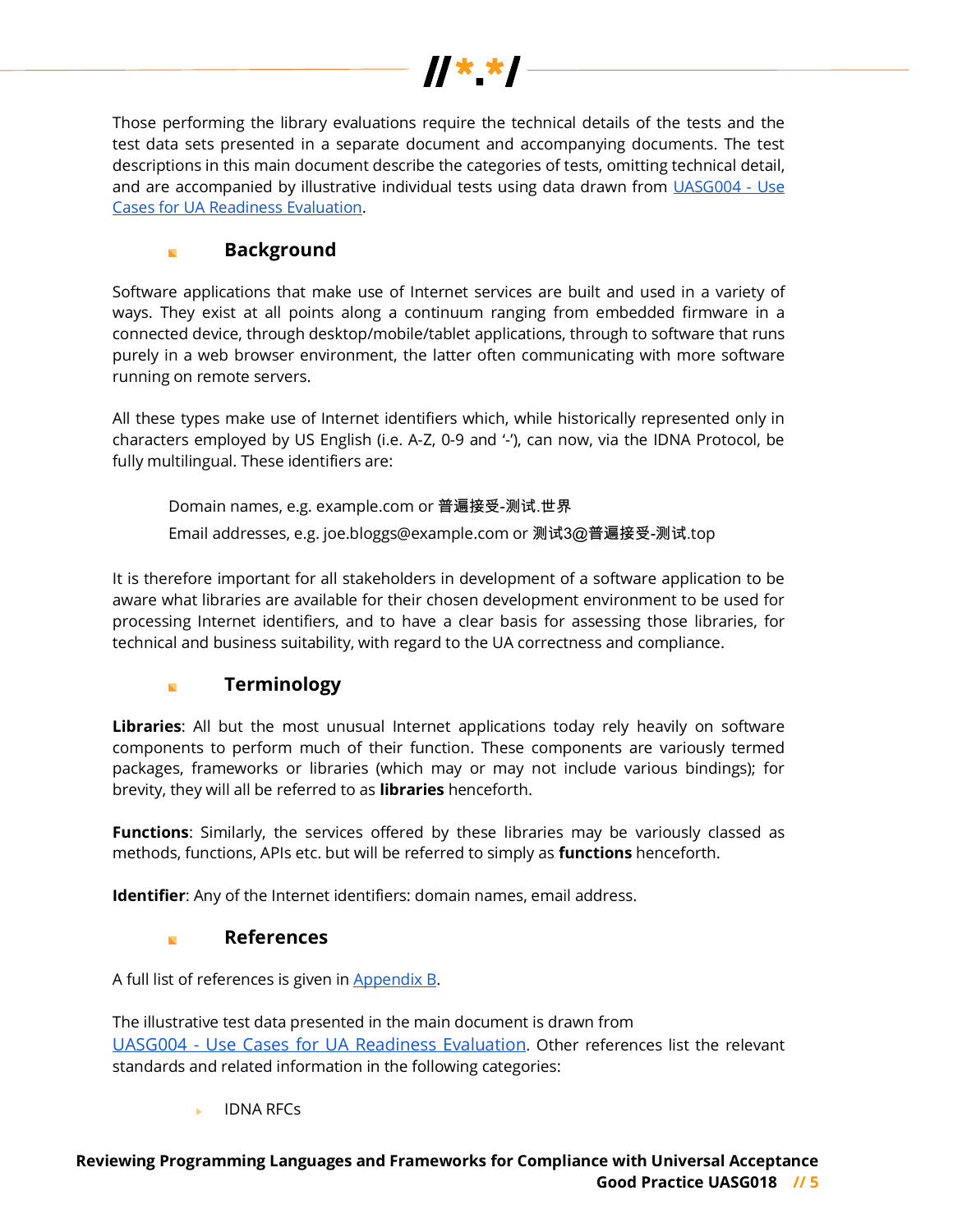- Unicode
- IANA Registries
- Special-use domain name RFCs
- **College** Internationalized email RFCs
- Obsolete IDNA RFCs

#### **Candidate list of libraries** k.

This section lists a currently popular set of libraries that are good candidates for an initial set of evaluations.

> GNU Libidn. Implementation of IDNA2003 in C. Bindings available for Perl and Ruby.

 $\boldsymbol{y}$   $\boldsymbol{x}$ 

- GNU Libidn2. Implementation of IDNA2008 in C by the author of GNU Libidn.
- International Components for Unicode. Versions are available for Java and for C with C and C++ bindings.
- Python encodings.idna. Part of the Python standard library. Test in Python  $\mathbf{R}^{(1)}$ and Python3.
- Python idna module. A replacement for the Python standard library encodings.idna module that supports IDNA2008. Test in Python and Python3.
- **State** PHP IDN functions. Part of the PHP standard library, supporting IDNA2003 and IDNA2008.
- Go idna package. Part of the Go standard library supporting IDNA2008. **College**
- Javascript idna-uts46 npm module. Supports IDNA2003 and IDNA2008. Bundled with Node.js.

The evaluation process will initially consider only Open Source libraries.

#### k. **Basis of library evaluation**

The primary technical evaluation of all functions must be done by implementing and running a test suite consisting of distinct test cases. This evaluation is augmented with additional (rather more subjective) evaluations of other aspects of the library itself, which are evaluation criteria

#### **Test suite**  $\mathbf{r}$

-

This document outlines the test cases to be used in the test suite. The scope of this document is to specify tests that provide specific evaluation criteria as a starting point for an evaluation of the overall library quality for typical use cases<sup>2</sup>. A test suite

 $^2$  By typical, we mean use cases relating to widely used writing systems. We do not, for example, consider ensuring that domain names in Ancient Egyptian hieroglyphics are correctly handled to be an immediate priority at this moment.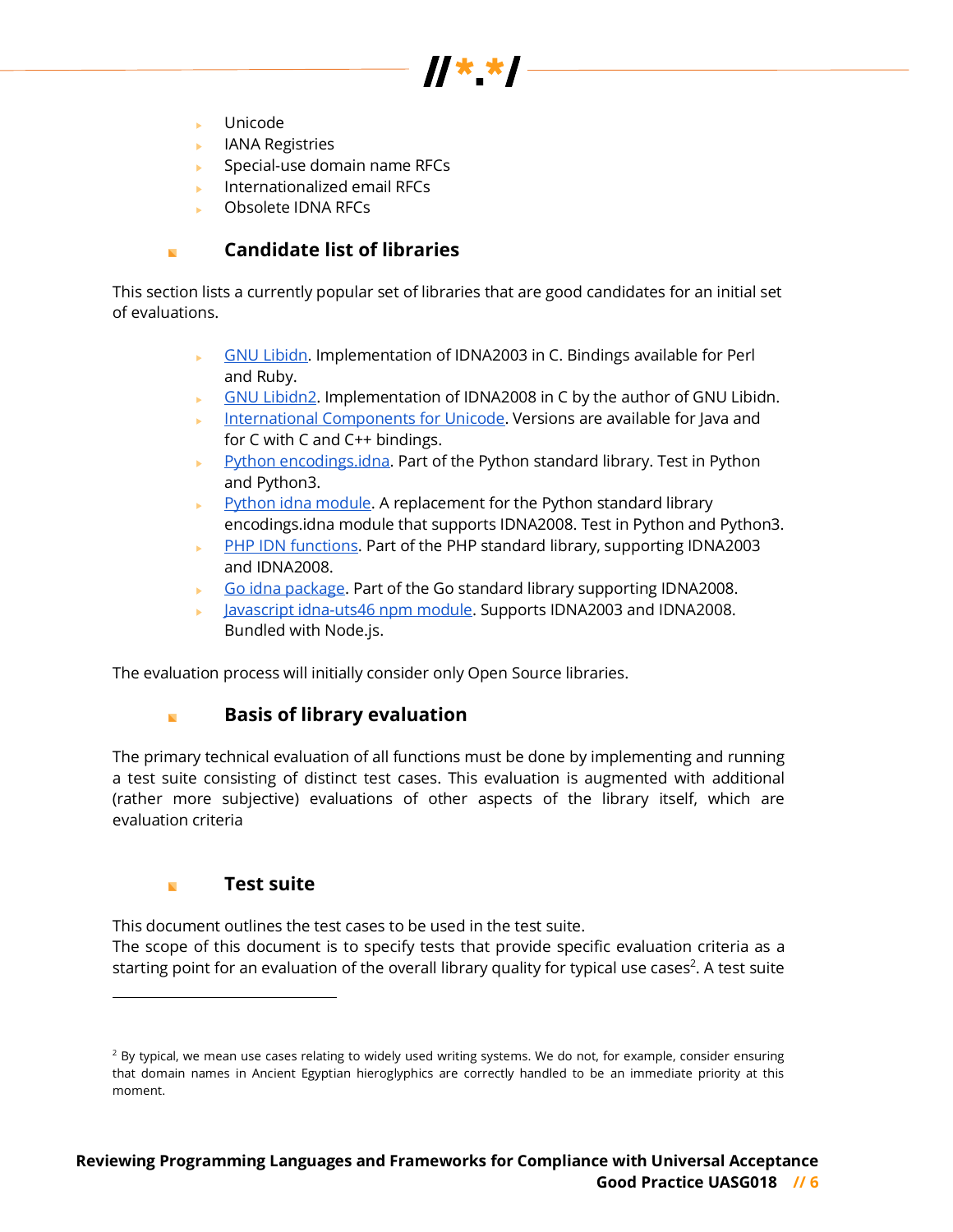

providing comprehensive test coverage for all functions is large task $3$ , and is outside the scope of the current statement of work.

As noted, many libraries are available with bindings enabling them to be used by languages other than their implementing language. In this case, the test suite must be based on using the binding language.

It is strongly recommended that test suites generated as a result of these evaluations should be published under an Open Source license, to aid the growth over time of a comprehensive test resource.

To aid in evaluation, we classify library functions into two groups:

- **Low level functions**: those that provide basic lower-level services, typically transformations defined in the IDNA RFCs.
- k. **High level functions**: those directed at higher-level application tasks such as syntactic and semantic checks. These will typically include calls to lower-level functions to perform their tasks.

This classification allows the assessor and potential library user to judge whether functionality provided by a particular library is likely to be sufficient in and of itself, or whether further application code or other libraries will be necessary. It is highly preferable that higher level functions are implemented by libraries to avoid multiple application developers having to separately reproduce this functionality which would likely result in errors and inconsistencies.

#### **Assumptions** k.

1

We also make some basic assumptions about the programming languages being employed.

- $\mathbf{p}^{(i)}$ Unicode strings may be represented and manipulated by commonly available facilities. While this is universally true for all popular contemporary languages, the internal encoding a language will use to represent Unicode varies between languages; UTF-8 and UTF-16 are popular choices. When a Unicode string is required for a test, it is assumed it will be represented in the encoding native for the language.
- The language may make use of any available operating system services, including the network stack.

These are both reasonable assumptions for all modern programming environments, and also serve to prevent the scope of this document expanding unreasonably.

<sup>&</sup>lt;sup>3</sup> The Unicode consortium provide a set of comprehensive test data for UTS#46 processing. This contains over 7700 test data items.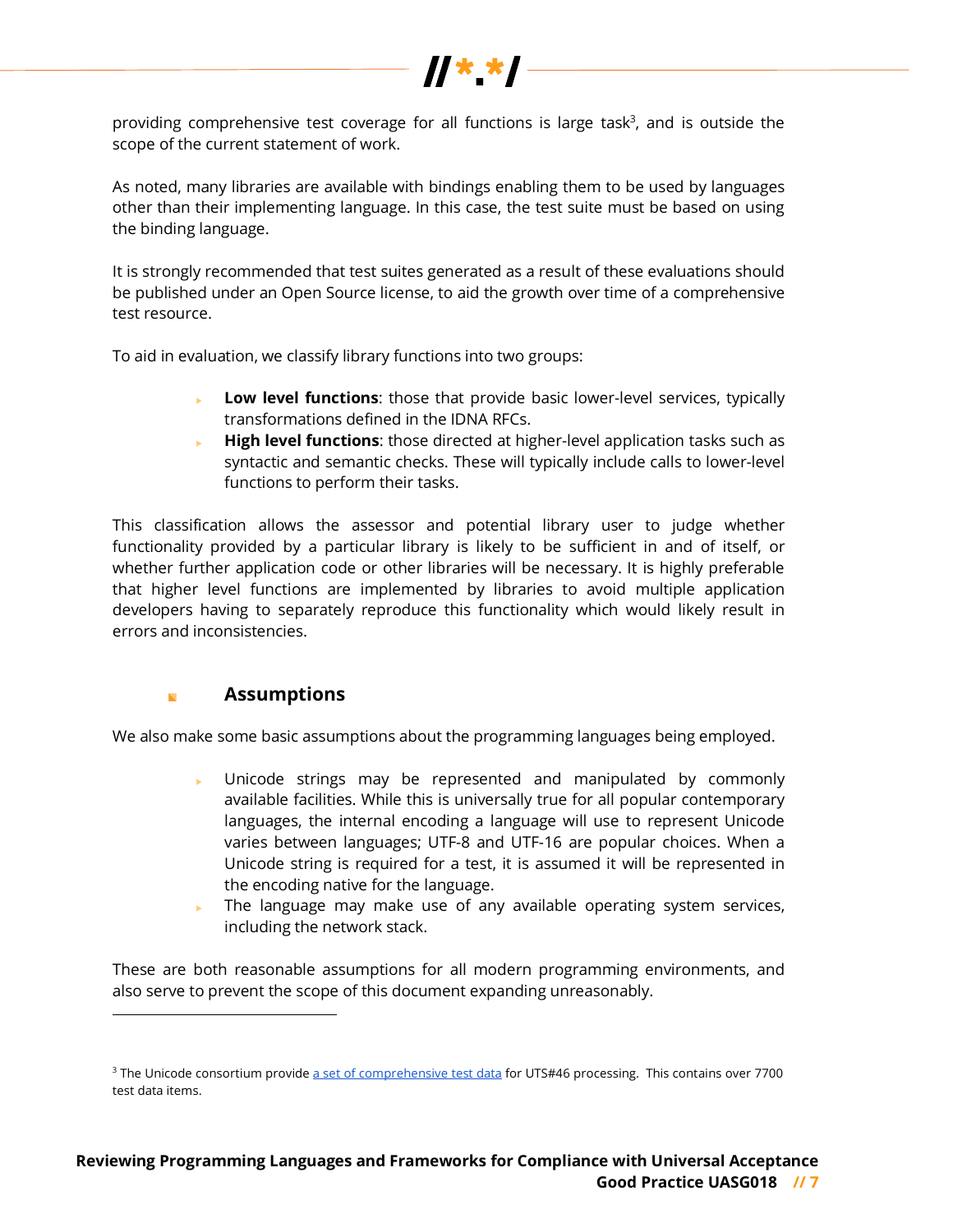

In other words, this framework is not designed for evaluating heavily restricted or specialized languages and runtimes.

#### **4. Technical evaluation**  $\mathbf{r}$

### **4.1. Test suite**

The test suite is designed to evaluate compliance with behavior described in RFCs and other standards. The great advantage of standards-based evaluations is the relative ease with which compliance can measured and the general interoperability that results.

The way in which libraries present services varies significantly between libraries. It should not be assumed that the functions given below are matched by a single function in the library under test. Rather, they are an attempt to describe function at a high enough level that results from a test suite created for a particular library are comparable with results from other libraries.

Evaluators are encouraged to consider if the test suite can be written in a way that aligns with the current test framework of the library under adoption. Evaluators can then easily make library maintainers aware of the tests and maximise the chances of future adoption of the tests by the library maintainers.

A summary of the test cases is given below including a test case ID which is used later in the document. A more detailed description, notes and illustrative test data follow.

#### **Low-level functions (see section 4.1.1)**

- L-U2A: IDNA2008 Convert Unicode domain name to ASCII lookup form
- L-A2U: IDNA2008 Convert ASCII domain name to Unicode

For libraries that only support IDNA2003, the tests should be implemented using the available IDNA2003 functions. Having only IDNA2003 support will give rise to test failures.

#### **High level functions (see section 4.1.2)**

- ► H-DNS: Domain name syntactic check
- $\blacktriangleright$  H-ES: Email address syntactic check
- **H-ID: Identifier- Identifier lookup**

Appendix A provides some code samples for example test cases from the test suite.

## **Test cases**

The full technical description of the proposed test cases is in a separate document**.** Each test case has an input description, expected result, test purpose and standards reference. The document describes multiple test cases, each of which should have at least one piece of test data, preferably multiple where applicable. *It is intended as a technical reference for evaluators.*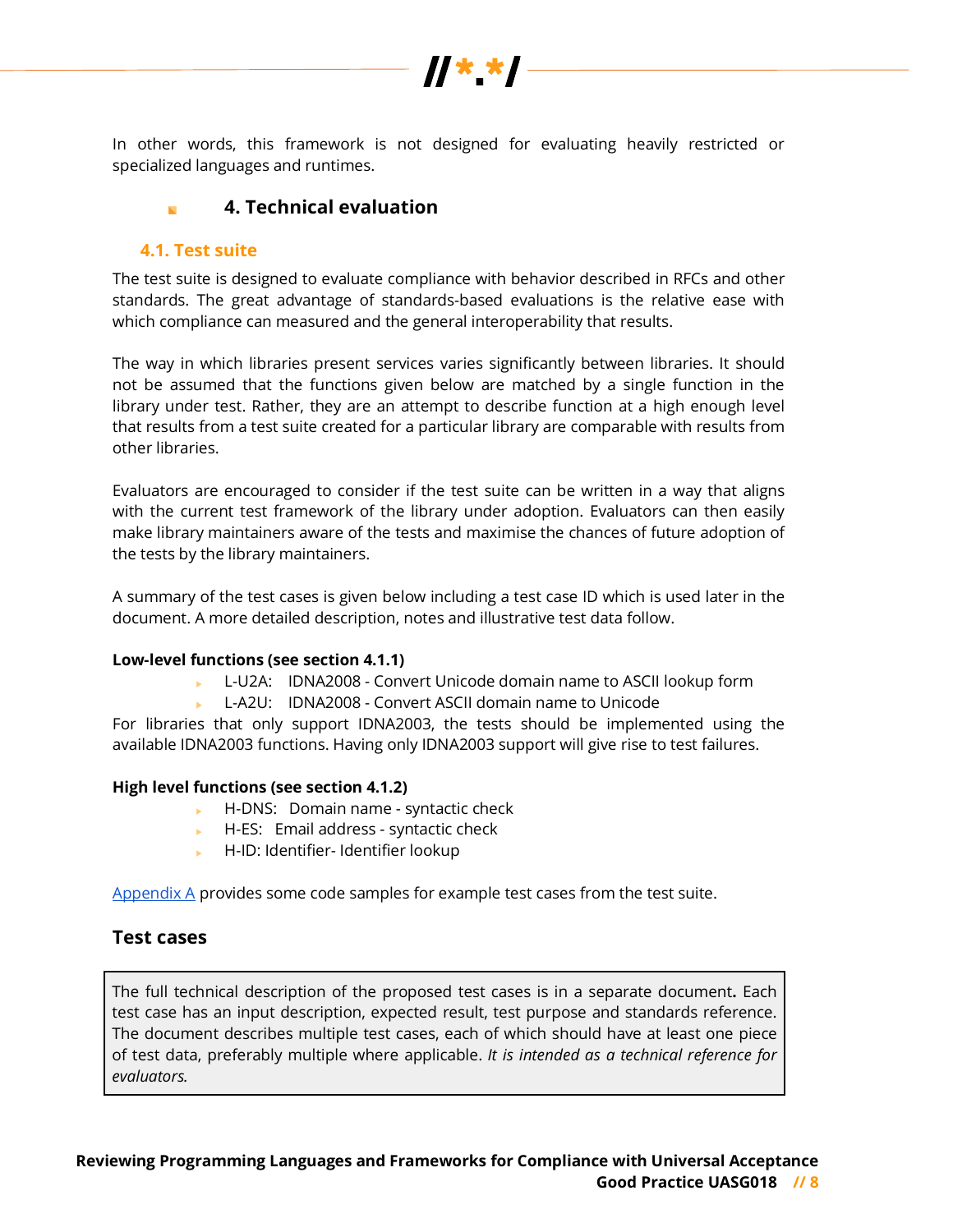

#### **Example test data**

The descriptions of the tests below are accompanied by a small number of example test data items with brief descriptions, largely drawn from UASG0004. *These are for illustrative purposes only and cover a small subset of the test cases in the full technical description.* 

- 4.1.1 Low-level functions **College**
- o Low-level functions provide basic transformation services required by the relevant IDNA RFCs.
- 4.1.1.1 L-U2A: IDNA2008 Convert Unicode domain name to ASCII lookup form
- o *Scenario*: Convert a domain name in Unicode to ASCII using the process described in RFC5891 for domain name lookup. If the domain name, or any constituent label, is already in ASCII, the ASCII should not be altered.

*References*: RFC5891, UTS#46

*Sample test data*:

| Input                                            | <b>Expected output</b>                           | Comment                                                 |
|--------------------------------------------------|--------------------------------------------------|---------------------------------------------------------|
| ua-test.link                                     | ua-test.link                                     | Verify ASCII passed<br>unaltered.                       |
| 普遍接受-测试.top                                      | $xn---$<br>f38am99bqvcd5liy1cxsg.top             | Verify subdomain<br>conversion.                         |
| ua-test.世界                                       | ua-test.xn--rhqv96g                              | Verify TLD conversion.                                  |
| 普遍接受-测试.世界                                       | $xn---$<br>f38am99bqvcd5liy1cxsg.xn--<br>rhqv96g | Verify all-Unicode<br>conversion.                       |
| 普遍接受-测试。世界                                       | $xn---$<br>f38am99bqvcd5liy1cxsg.xn--<br>rhqv96g | Verify Open Dot is<br>recognised as label<br>separator. |
| ua-test.xn--rhqv96g                              | ua-test.xn--rhqv96g                              | Verify ACE encoded TLD is<br>passed as ASCII.           |
| $xn---$<br>f38am99bqvcd5liy1cxsg.top             | $xn---$<br>f38am99bqvcd5liy1cxsg.top             | Verify ACE encoded<br>subdomain is passed as<br>ASCII.  |
| $xn---$<br>f38am99bqvcd5liy1cxsg.xn--<br>rhqv96g | $xn---$<br>f38am99bqvcd5liy1cxsg.xn--<br>rhqv96g | Verify all-ACE encoded<br>domain is passed as ASCII.    |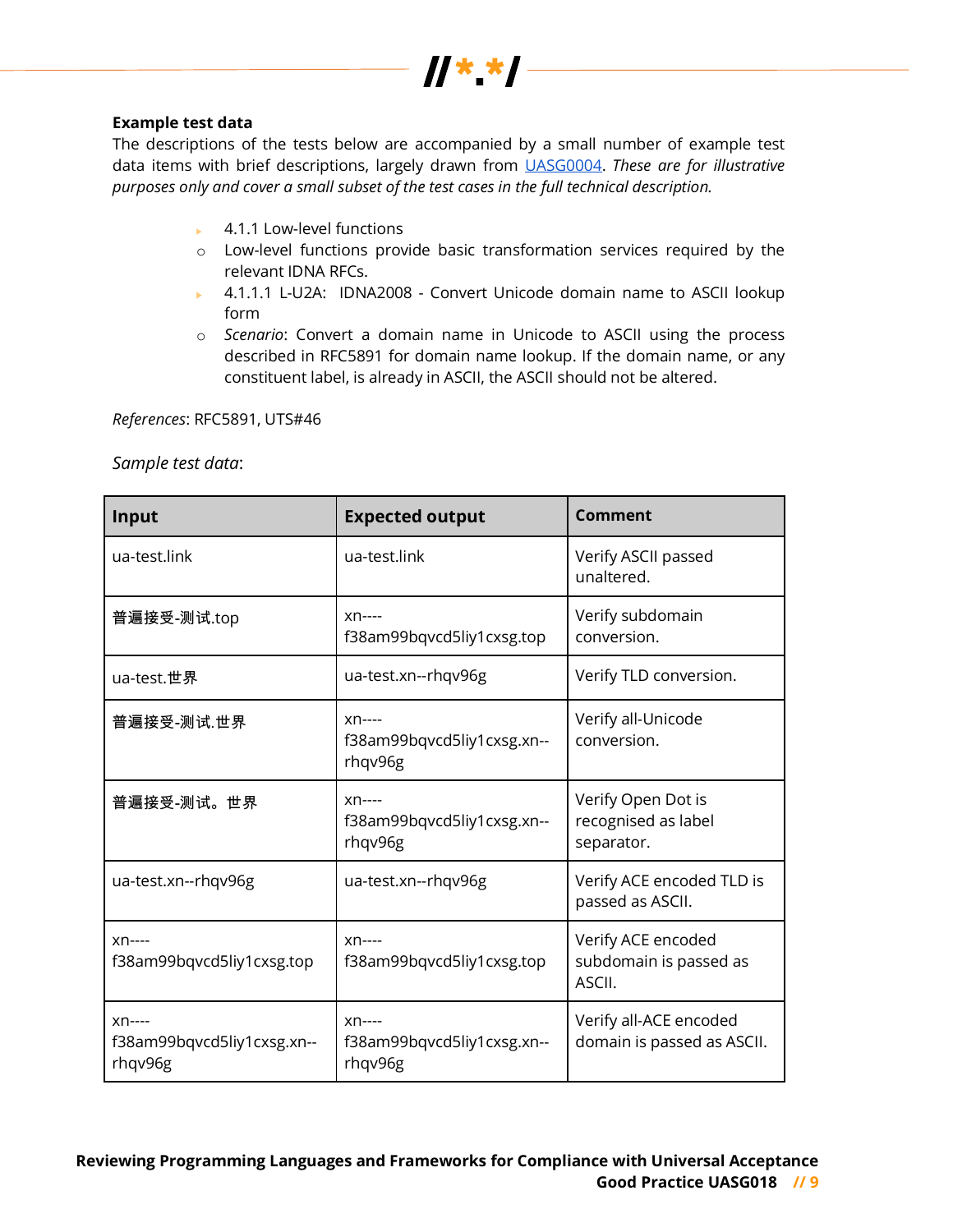

| fußballplatz.de | xn--fuballplatz-w6a.de (non- | Verify IDNA2008 |
|-----------------|------------------------------|-----------------|
|                 | transitional)                | processing.     |

- 4.1.1.2 L-A2U: IDNA2008 Convert ASCII domain name to Unicode
- o *Scenario*: Convert a domain name in ASCII to Unicode using the process described in RFC5891. If the domain name, or any constituent label, is already in Unicode or an ASCII label does not begin with the ACE prefix, the original label should not be altered.

*References*: RFC5891, RFC3492

*Sample test data*:

| <b>Input</b>                                     | <b>Expected output</b> | <b>Comment</b>                          |
|--------------------------------------------------|------------------------|-----------------------------------------|
| ua-test.link                                     | ua-test.link           | Verify ASCII passed unaltered.          |
| $xn---$<br>f38am99bqvcd5liy1cxs<br>g.top         | 普遍接受-测试.top            | Verify Unicode conversion in subdomain. |
| ua-test.xn--rhqv96g                              | ua-test.世界             | Verify Unicode conversion in TLD.       |
| $xn---$<br>f38am99bqvcd5liy1cxs<br>g.xn--rhqv96g | 普遍接受-测试.世界             | Verify all-Unicode conversion.          |
| xn--fuballplatz-w6a.de                           | fußballplatz.de        | Verify IDNA2008.                        |

#### 4.1.2 High-level functions

High-level functions reflect operations that an application is likely to want to perform but which are not directly detailed in an IDNA RFC, rather they either build on the operations specified therein or on separate RFCs relating to identifiers.

High-level functions provide basic syntactic checks and decomposition functions described by the relevant RFCs for the identifier. For the purposes of this document, we define a *syntactic check* as a check that a value obeys the rules of form (typically defined in a RFC) for that identifier. In other words, that the value is a potentially valid. So, for example, for a value to be a syntactically valid domain name it must pass all the rules laid down in the relevant RFCs for a domain name - overall length and individual label lengths must be within the prescribed limits, it must not contain any disallowed code points etc.

These functions may be provided directly by the library or implemented with standard library functions.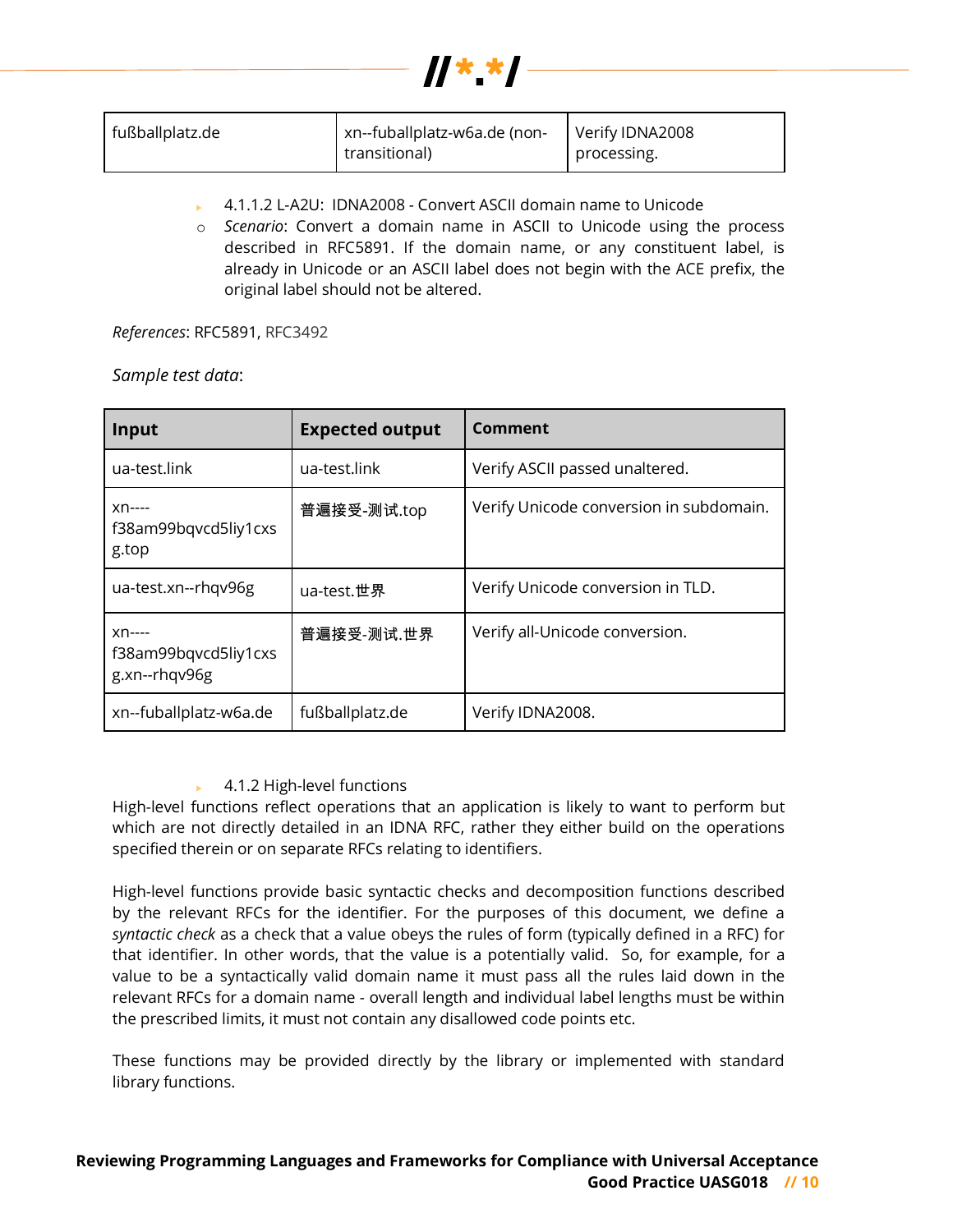

- ▶ 4.1.2.1 H-DNS: Domain name syntactic check
- o *Scenario*: Perform a syntactic check on a domain name. Determine whether the name appears to be correctly formed. If any part of the name already appears to be in ASCII form (an A-label), verify it can be converted to Unicode.

*References*: RFC5891, RFC1035, SAC053

*Sample test data*:

| <b>Name</b>                              | <b>Syntactically</b><br>correct? | Comment                                                             |
|------------------------------------------|----------------------------------|---------------------------------------------------------------------|
| ua-test.link                             | Yes                              | Verify ASCII.                                                       |
| $xn---$<br>f38am99bqvcd5liy<br>1cxsg.TOP | Yes                              | Verify ACE plus ASCII.                                              |
| 普遍接受-测试.top                              | Yes                              | Verify Unicode subdomain.                                           |
| ua-test.世界                               | Yes                              | Verify Unicode TLD.                                                 |
| ua-test.invalid                          | Yes.                             | Verify non-existent domain, to ensure check is<br>purely syntactic. |
| ua-testinvalid                           | No                               | Verify empty label prohibited.                                      |

▶ 4.1.2.2 H-ES: Email- syntactic check

*Scenario*: Perform a syntactic check on an email address. Determine whether the address appears to be correctly formed.

*References*: RFC5891, RFC6531

*Sample test data*:

| <b>Name</b>          | <b>Syntactically</b><br>correct? | Comment                               |
|----------------------|----------------------------------|---------------------------------------|
| info@ua-test.link    | Yes                              | Verify ASCII.                         |
| info@普遍接受-测试.top     | Yes                              | Verify ASCII with Unicode subdomain.  |
| info@普遍接受-测试.世界      | Yes                              | Verify ASCII mailbox, Unicode domain. |
| données@ua-test.link | Yes                              | Verify Unicode mailbox, ASCII domain. |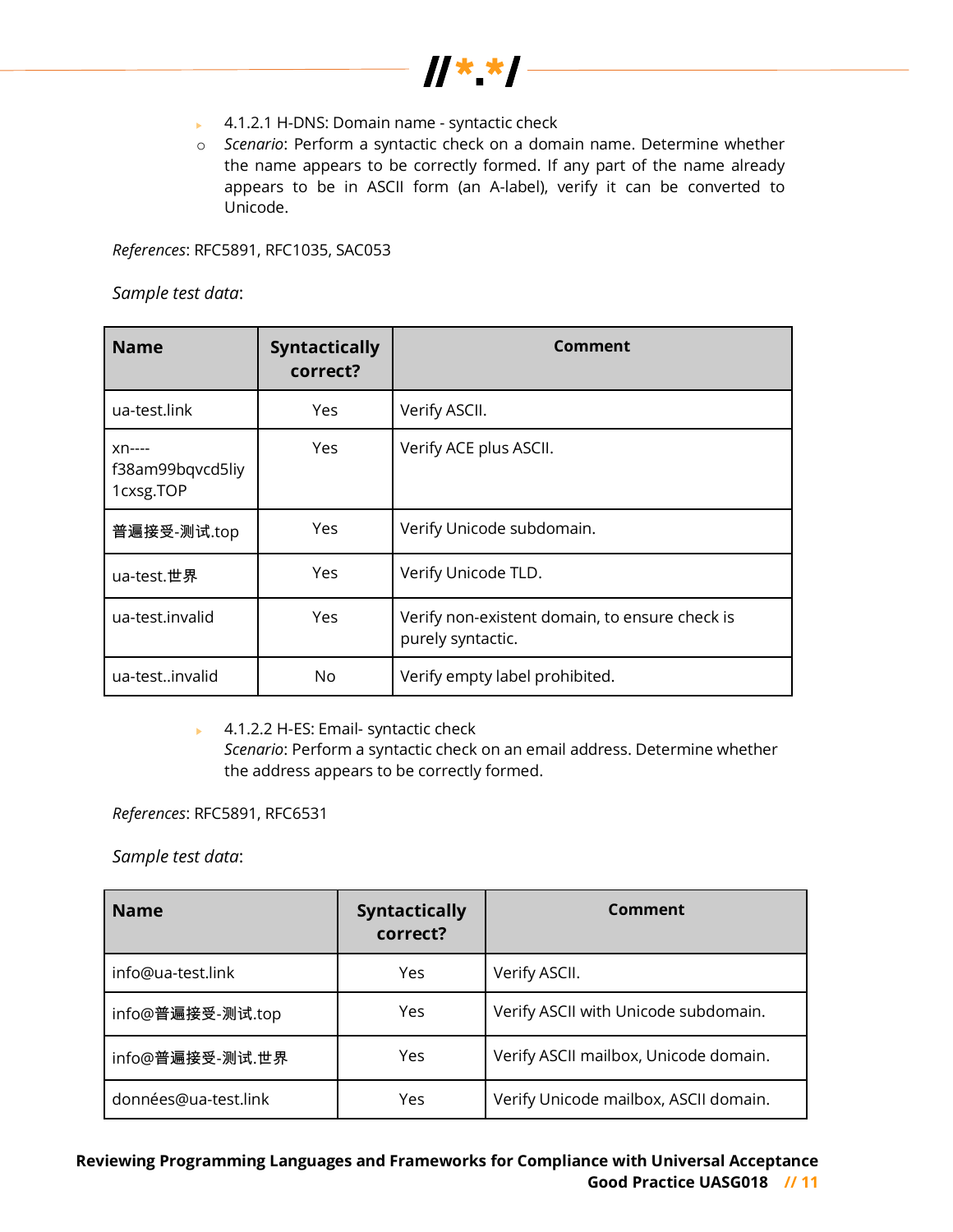

| info@ua-test.invalid     | Yes | Verify non-existent domain.    |
|--------------------------|-----|--------------------------------|
| info@@ua-test.technology | No  | Verify single @.               |
| info@ua-testtechnology   | No  | Verify empty label disallowed. |

- ▶ 4.1.2.3 H-ID: Identifier Identifier lookup
- o *Scenario*: Compare the identifier stored in the system against the one used to authenticate by the user. The test cases below aims to validate proper handling of internationalized identifiers by applications.

*References*: RFC8264

*Sample test data*:

| <b>Registration</b><br>username | <b>Authentication</b><br>username         | Matches? | Comment                          |
|---------------------------------|-------------------------------------------|----------|----------------------------------|
| user                            | user                                      | Yes      | Verify ASCII.                    |
| identité                        | identité                                  | Yes      | Verify Unicode.                  |
| identité (é = $U+00E9$ )        | identité<br>$(e = U + 0065$<br>$U + 0301$ | Yes      | Verify Unicode<br>normalization. |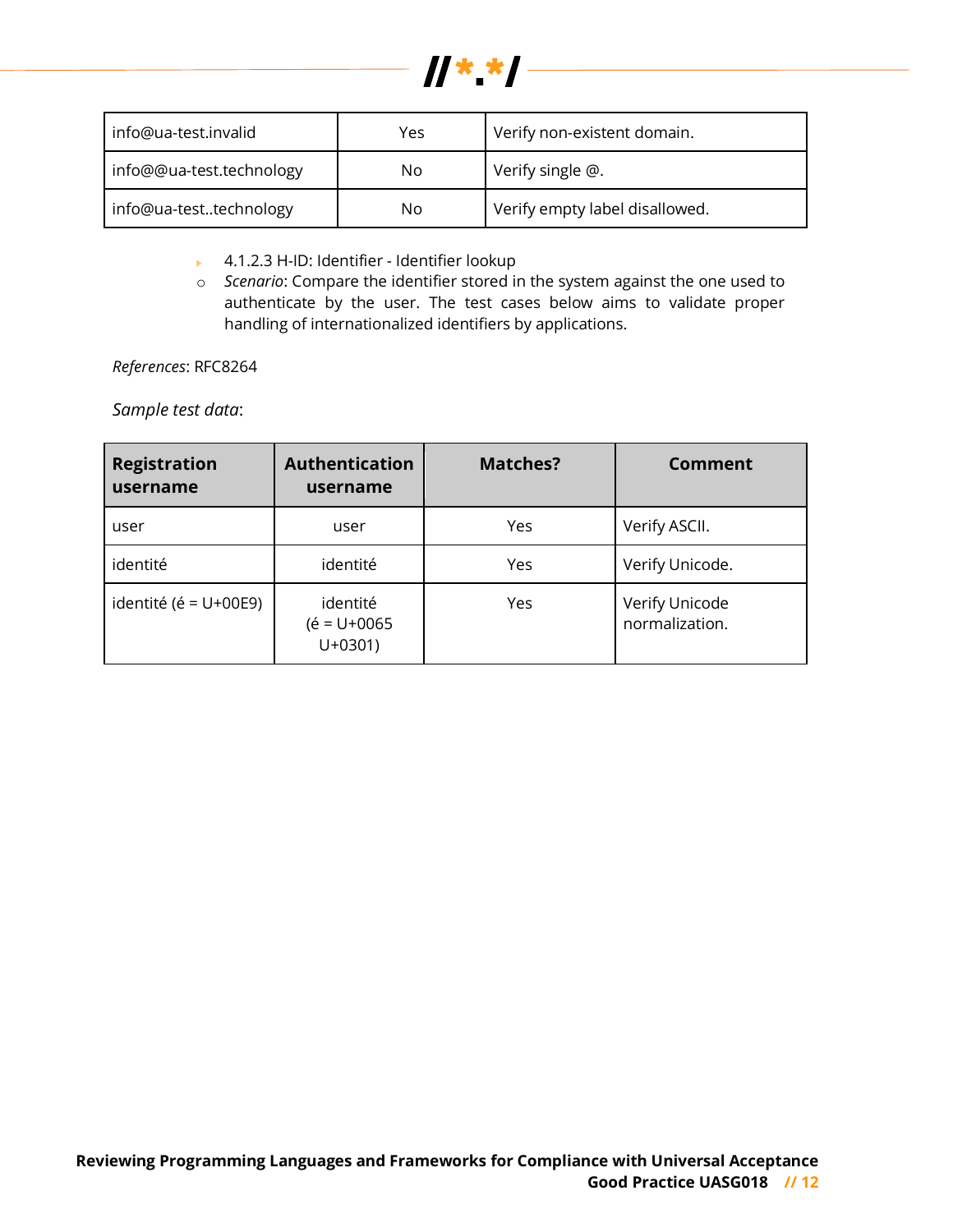

#### **Appendix A - Code examples** k.

In practice, the low-level and high-level functions above are unlikely to be implemented in a consistent fashion across different libraries. This appendix gives examples of how some might be implemented as part of the test case using different libraries.

# **1. L-U2A: IDNA2008 - Convert Unicode domain name to ASCII lookup form**

### **GNU Libidn2 (C)**

```
#include <locale.h>
#include <stdio.h>
#include <stdlib.h>
#include <idn2.h>
int main(int ac, char *av[])
{
   const char *name = u8"普遍接受-测试.世界";
   int rc;
   char *lookupname;
   setlocale(LC_ALL, "");
   rc = idn2_lookup_ul(name, &lookupname, 0);
  if ( rc != IDN2_OK ) {
     fprintf(stderr,
          "error: %s (%s, %d)\n",
         idn2 strerror(rc),
          idn2_strerror_name(rc),
          rc);
     return 1;
   }
   printf("DNS lookup of %s: %s\n", name, lookupname);
   free(lookupname);
   return 0;
}
$ ./a.out
```
DNS lookup of 普遍接受-测试.世界: xn----f38am99bqvcd5liy1cxsg.xn--rhqv96g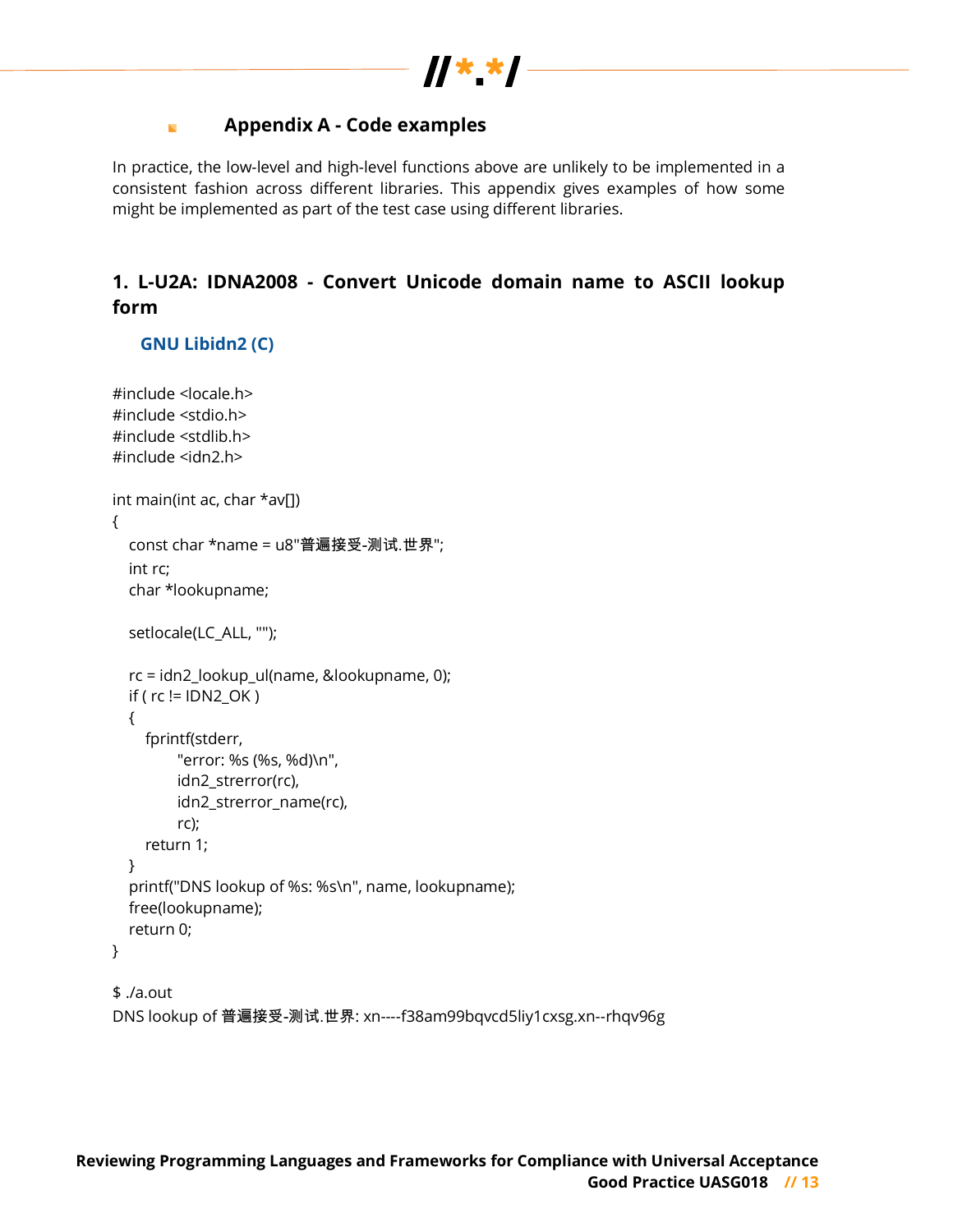# $\frac{1}{x}$

# **2. L-A2U: IDNA2008 - Convert ASCII domain name to Unicode**

### **npm idna-uts46 (Javascript)**

'use strict';

var uts46 = require('idna-uts46'); var ascii = "xn----f38am99bqvcd5liy1cxsg.xn--rhqv96g"; var unicode = uts46.toUnicode(ascii);

console.log("DNS " + ascii + ": " + unicode);

\$ js example.js DNS xn----f38am99bqvcd5liy1cxsg.xn--rhqv96g: 普遍接受-测试.世界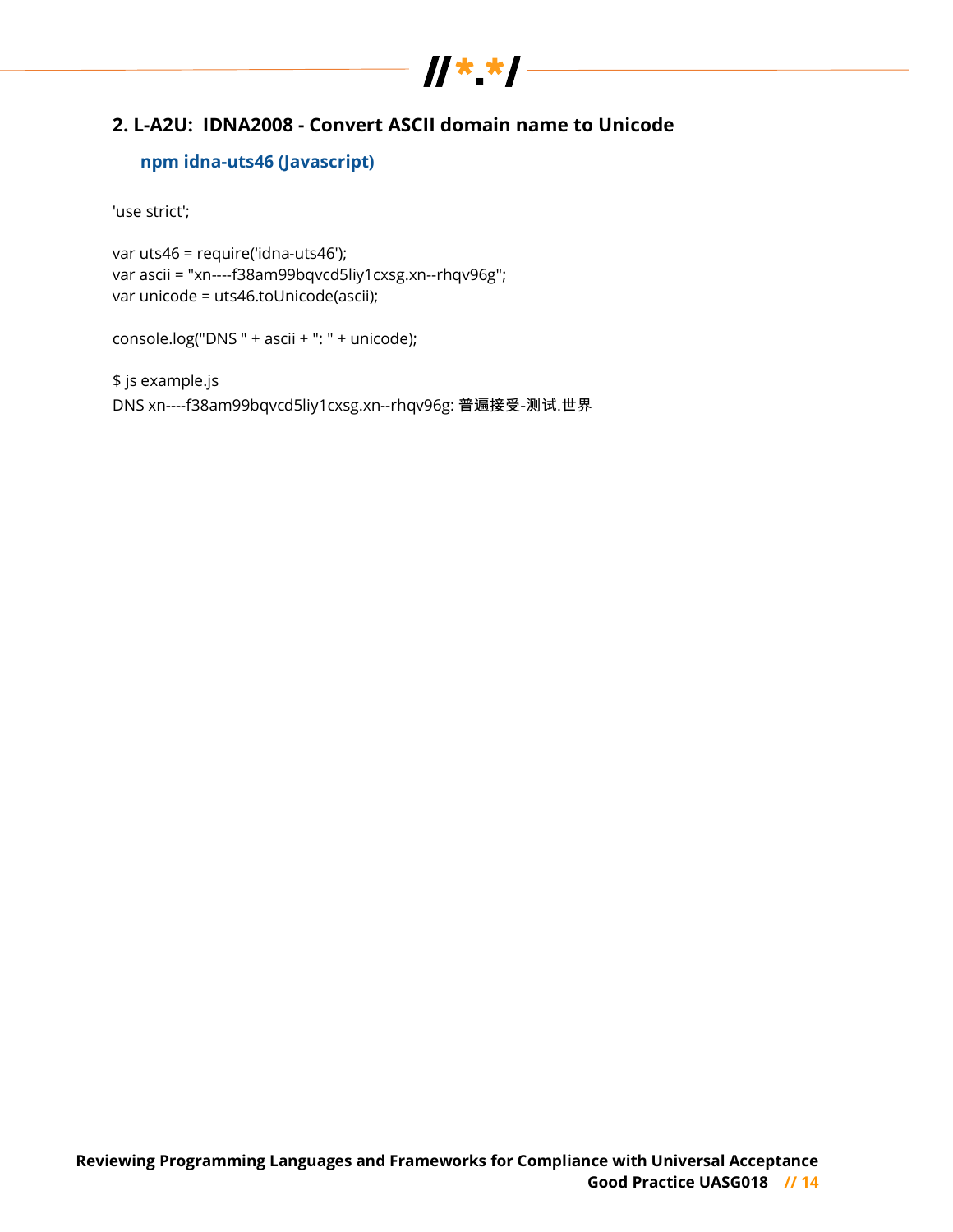

#### **Appendix B - References**  $\blacksquare$

### **UASG Documents**

UASG004 - Use Cases for UA Readiness Evaluation

#### **IDNA RFCs**

RFC3492 - Punycode: A Bootstring encoding of Unicode for Internationalized Domain Names in Applications (IDNA) RFC5890 - Internationalized Domain Names for Applications (IDNA): Definitions and Document Framework RFC5891 - Internationalized Domain Names in Applications (IDNA): Protocol RFC5892 - The Unicode Code Points and Internationalized Domain Names for Applications (IDNA) RFC5893 - Right-to-Left Scripts for Internationalized Domain Names for Applications (IDNA) RFC5894 - Internationalized Domain Names for Applications (IDNA): Background, Explanation, and Rationale

### **IANA Registries**

IDNA Parameters (IDNA Contextual Rules and Derived Properties)

### **Unicode**

Unicode Technical Standard #46 - Unicode IDNA Compatibility Processing

#### **PRECIS RFC**

PRECIS Framework: Preparation, Enforcement, and Comparison of Internationalized Strings in Application Protocols

#### **Special-use domain name RFCs**

Some domain names are reserved for special use; that is, their use requires special handling at some point in the name resolution process. A full list of these names is given in *IANA* list of special-use domain names. RFC6761 - Special-use domain names RFC6762 - Multicast DNS RFC7686 - The ".onion" special-use domain name

#### **Internationalized email RFCs**

RFC6530 - Overview and Framework for Internationalized Email RFC6531 - SMTP Extension for Internationalized Email

### **Obsolete IDNA RFCs**

These describe IDNA2003. They are kept here for reference when dealing with libraries that only support IDNA2003. RFC3490 - Internationalizing Domain Names in Applications (IDNA) RFC3491 - Nameprep: A Stringprep Profile for Internationalized Domain Names (IDN)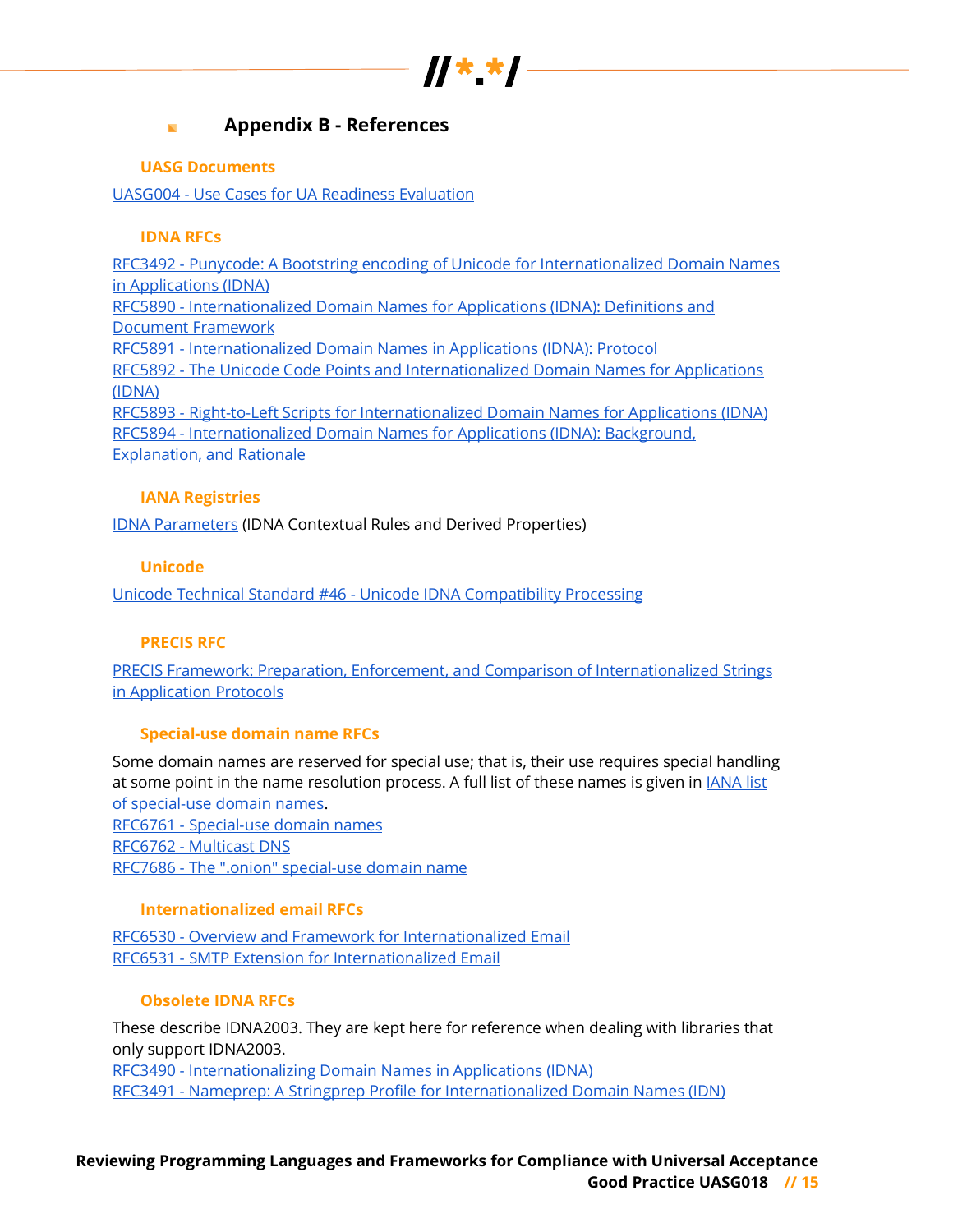

#### **Document History**  $\mathbf{N}$

| Version | Date        | Authors                                       | <b>Notes</b>                                                                                                                                                                                |
|---------|-------------|-----------------------------------------------|---------------------------------------------------------------------------------------------------------------------------------------------------------------------------------------------|
| 1.1     | 13 Jul 2018 | Viagénie                                      | Shortened and updated version.                                                                                                                                                              |
| 1.0     | 21 Aug 2017 | Jim Hague<br>Sara Dickinson                   | Review call 2017-08-09 updates.                                                                                                                                                             |
| 0.99    | 4 Aug 2017  | Jim Hague<br>Sara Dickinson                   | Address comments on previous versions.<br>Prepping for review call.                                                                                                                         |
| 0.98    | 11 Jul 2017 | Jim Hague<br>Sara Dickinson                   | Add an Appendix in a separate document<br>to describe the test sets in detail and link<br>to documents containing example test<br>data.<br>Also some minor updates to the main<br>document. |
| 0.97    | 11 Apr 2017 | Jim Hague<br>Sara Dickinson<br>John Dickinson | Incorporate received comments and<br>corrections, review                                                                                                                                    |
| 0.96    | 10 Mar 2017 | Jim Hague<br>Sara Dickinson                   | Revised to follow test suite based<br>approach                                                                                                                                              |
| 0.95    | 19 Jan 2017 | <b>Frank Michlick</b>                         | Updated with feedback after first team<br>review                                                                                                                                            |
| 0.90    | 24 Oct 2016 | <b>Frank Michlick</b>                         | First version                                                                                                                                                                               |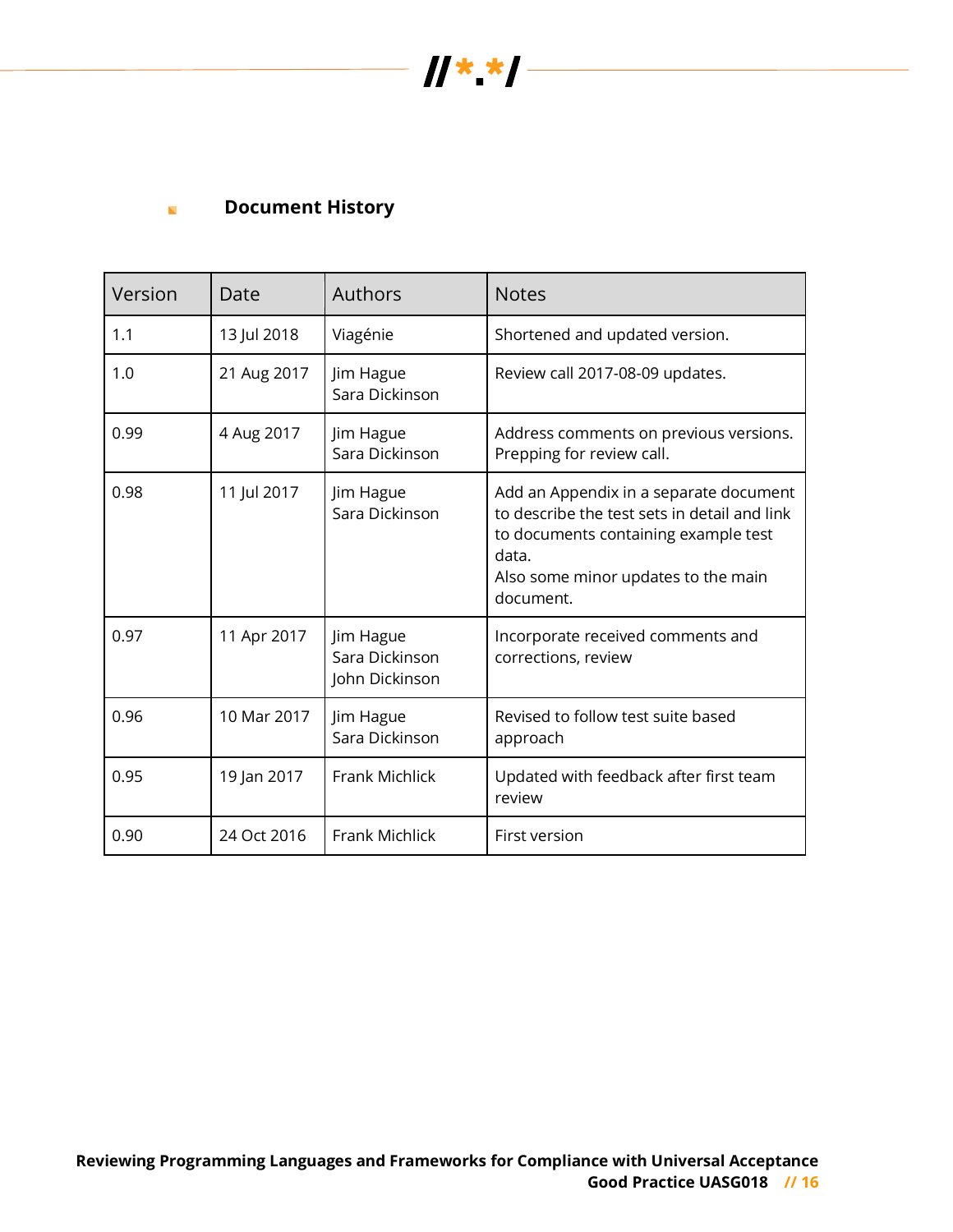

Reviewing programming languages and frameworks for compliance with Universal Acceptance good practice

Addendum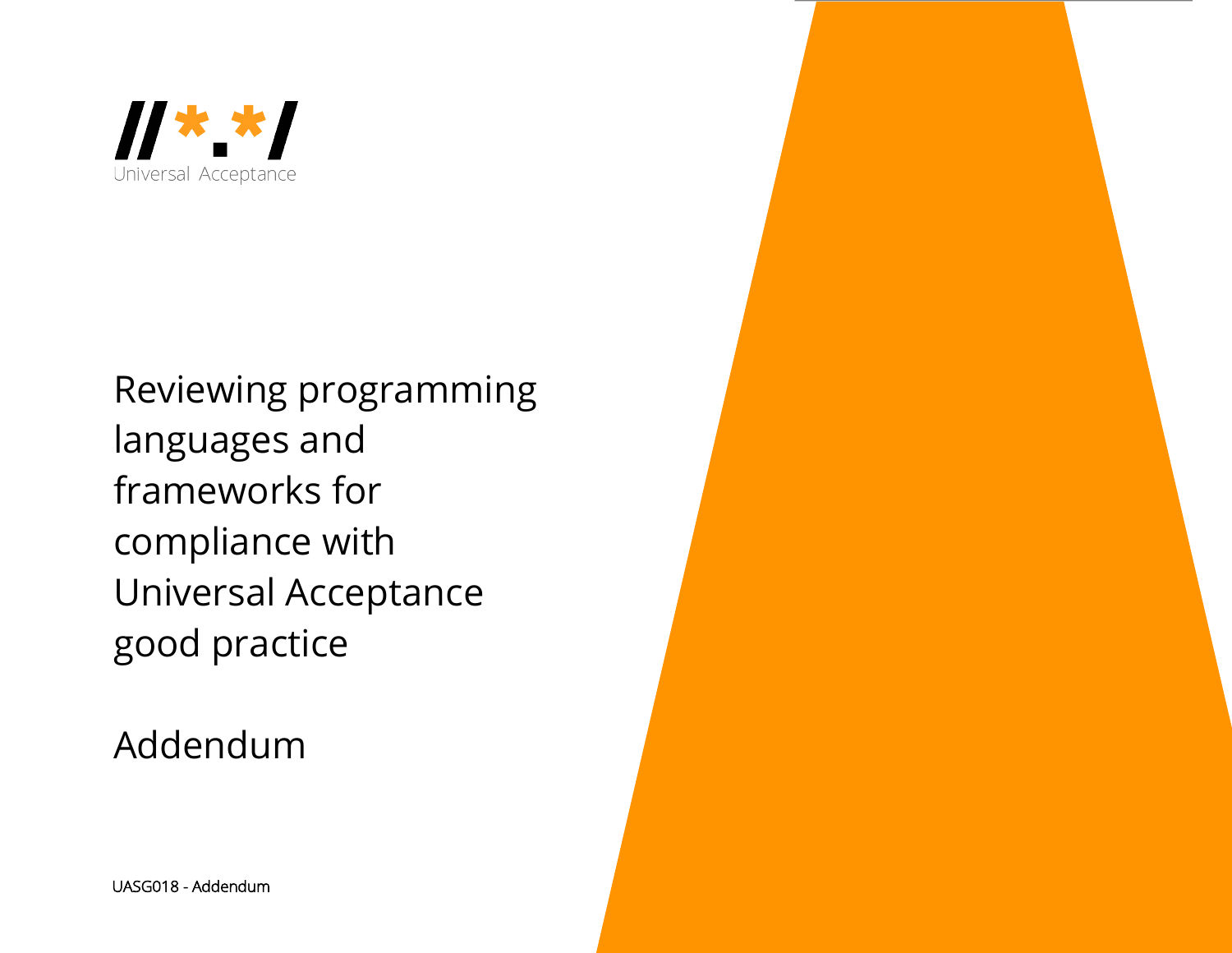

Version 1.0 August 21<sup>st,</sup> 2017

|  | Appendix C - Notes on development of test data sets |  |  |
|--|-----------------------------------------------------|--|--|
|--|-----------------------------------------------------|--|--|

| Appendix C - Notes on development of test data sets                 |    |
|---------------------------------------------------------------------|----|
| Preamble                                                            |    |
| Requirements for test data sets                                     |    |
| <b>Test Data Sets</b>                                               | 4  |
| Low-level functions                                                 | 4  |
| L-U2A: IDNA2008 - Convert Unicode domain name to ASCII lookup form  |    |
| L-R2A: IDNA2008 - Convert registration label to ASCII registry form |    |
| L-A2U: IDNA2008 - Convert ASCII domain name to Unicode              | 11 |
| L-DNC: IDNA2008 - Domain name equivalence comparison                | 12 |
| High-level functions                                                | 14 |
| H-DNS: Domain name - syntactic check                                | 14 |
| H-DND: Domain name - decompose into components                      | 15 |
| H-ES: Email address - syntactic check                               | 16 |
| H-ED: Email address - decompose into components                     | 18 |
| H-US: URL - syntactic check                                         | 20 |
| H-UD: URL (IRI): decompose into components                          | 24 |

### **Preamble**

As noted in section 4 of the main document, the sample test data given in the document at present is illustrative and deliberately incomplete. We recognise that practical experience of performing evaluations is necessary to guide the development of test data that will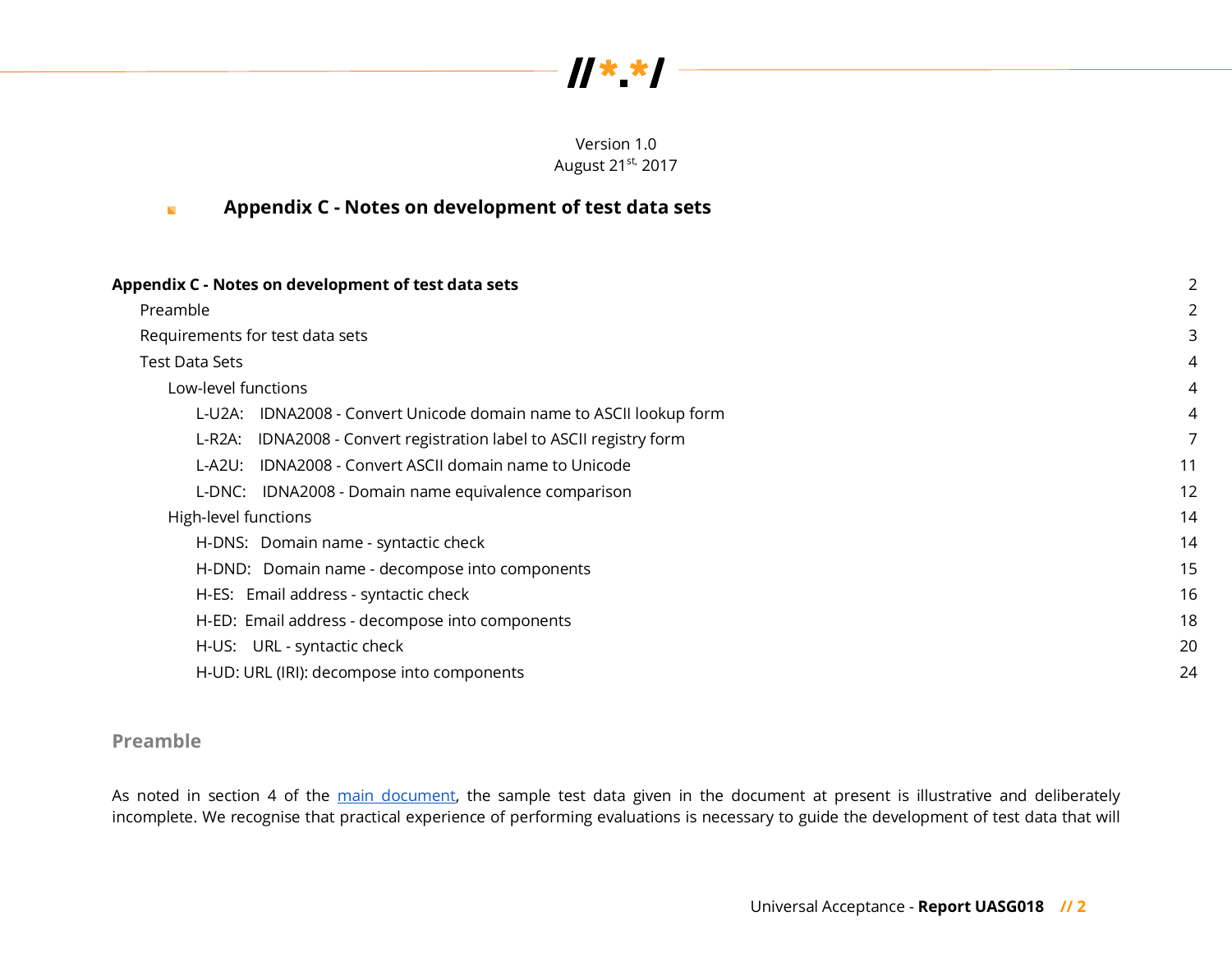

be of practical benefit in delivering useful evaluation results. This appendix gives the design outline for test data sets for Universal Acceptance programming library assessment.

As noted, sharing of the test data sets developed will be highly beneficial to this process.

### **Requirements for test data sets**

These tests are not designed to perform an exhaustive probe for all possible implementation problems in a library. Rather, the aim of the tests is to provide

- an indicator of the usefulness of the library;
- is the implementation generally correct, likely to be useful for most practical applications?
- are the common and some corner error cases correctly detected?

To that end, the tests are divided into General and Specific tests.

● General tests are tests that check overall common functionality works as expected; each test should be run several times with inputs reflecting cases likely to reflect real-world use, and each run counted as a different test result. To give a more concrete example, general domain name tests for Unicode base multilingual plane support should be run with input domain names from a variety of common scripts that might approximate expected real-world use, e.g. French, Chinese, Hindi, and Arabic. In this example, a single test will produce 4 test results.

Specific tests check one particular piece of functionality works to specification; they have only the minimum input required to give an answer to the question posed by the test case. So, for example, a single instance of a domain with a Unicode combining mark as the first character is sufficient for test L-U2AS6 below. Similarly, some specific tests may in fact be covered by data from a general test; for example, test L-U2AS1 is likely to be covered by data for L-U2AG5. These test descriptions are included for completeness, but a test should be omitted, as it would be merely repeating an existing test.

The goal here is to ensure that the overall ratio of the tests passed to tests failed reflects the general usefulness and quality of the library. **The recommended balance of tests is to ensure that at least 50% of the test data for each test case are for General tests, such that a library with reasonable coverage of the basics will score at least 50%. The remaining test data will differentiate between such libraries and ones that also correctly handle the most common UA corner cases.**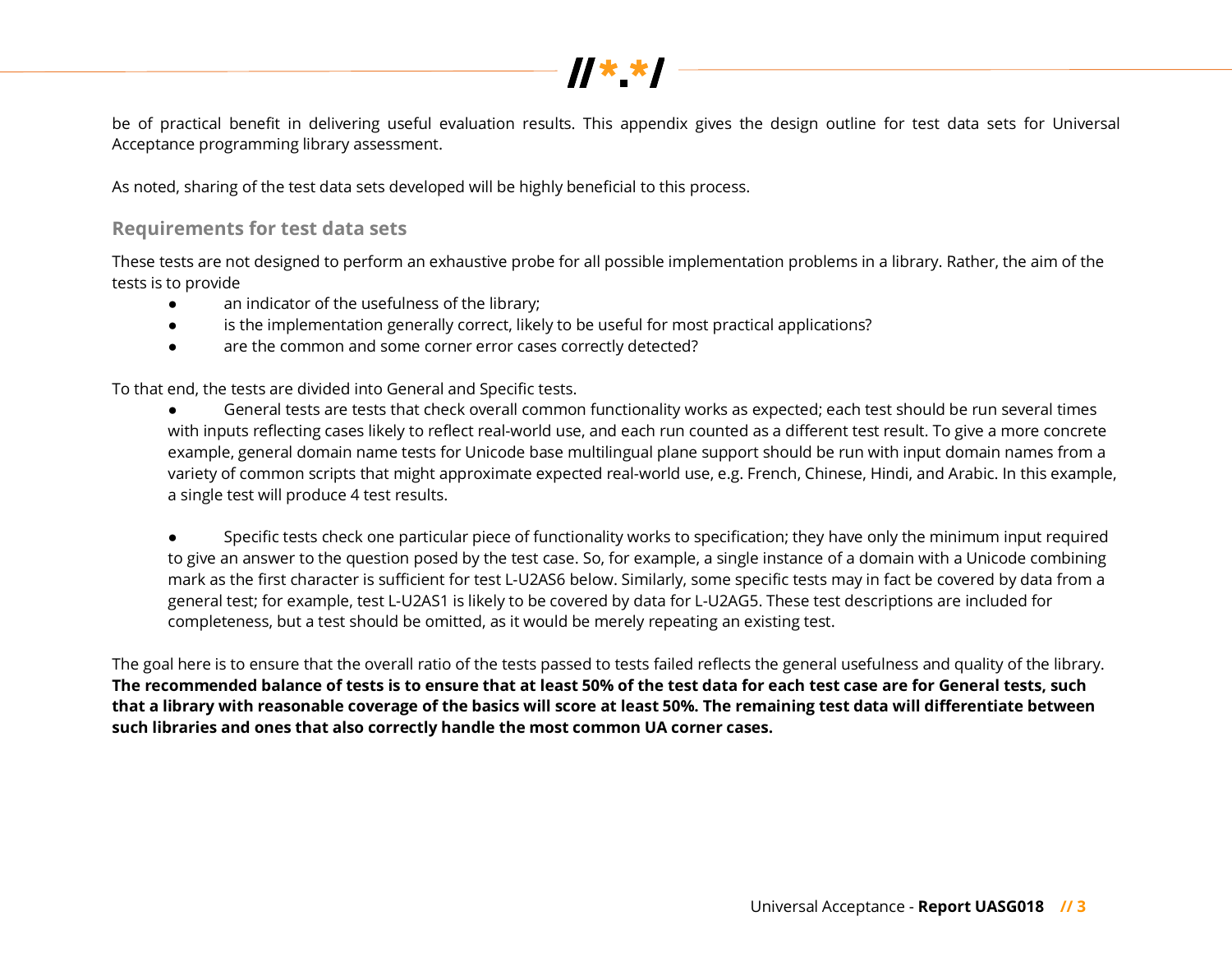

### **Test Data Sets**

The following sections specify the different tests for each category. Each test includes a reference to the standards document that specifies the behaviour the test is examining. There are several relevant standards, and they are not always completely consistent; hence the need for a reference to guide the reader wishing to trace the requirement back to its source.

A set of test data for the low-level (L-) functions based on this document is under development and is intended for use by developers when implementing the evaluation. The data is currently divided into *valid* (expected to convert without error) and *invalid* (expected to give an error). These can be conveniently viewed in PDF form<sup>1</sup> at valid-domains and invalid-domains. The authoritative original data is available in UTF-8 text files valid-domains.txt and invalid-domains.txt.

#### **Low-level functions**

For current data on UNASSIGNED, DISALLOWED, CONTEXTJ and CONTEXTO, see this IANA page.

A comprehensive set of test data for these functions is available from the Unicode Consortium. As befits a comprehensive test set, it contains a large number of tests probing for implementation weaknesses in the more obscure areas of the standards, and so lacks the balance of tests required. However, it provides a fruitful source of raw test data.

L-U2A: IDNA2008 - Convert Unicode domain name to ASCII lookup form

Convert a domain name in Unicode to ASCII using the process described in RFC5891 for domain name lookup.

*General tests:*

1

| Input: domain comprising the following, with expected ASCII<br><b>Test ID</b><br>output | <b>Expected</b><br>error | <b>Test purpose</b> | <b>Reference</b> |
|-----------------------------------------------------------------------------------------|--------------------------|---------------------|------------------|
|-----------------------------------------------------------------------------------------|--------------------------|---------------------|------------------|

<sup>&</sup>lt;sup>1</sup> PDF is used to display test data due to problems correctly displaying Unicode from the supplementary multilingual plane in Google Docs.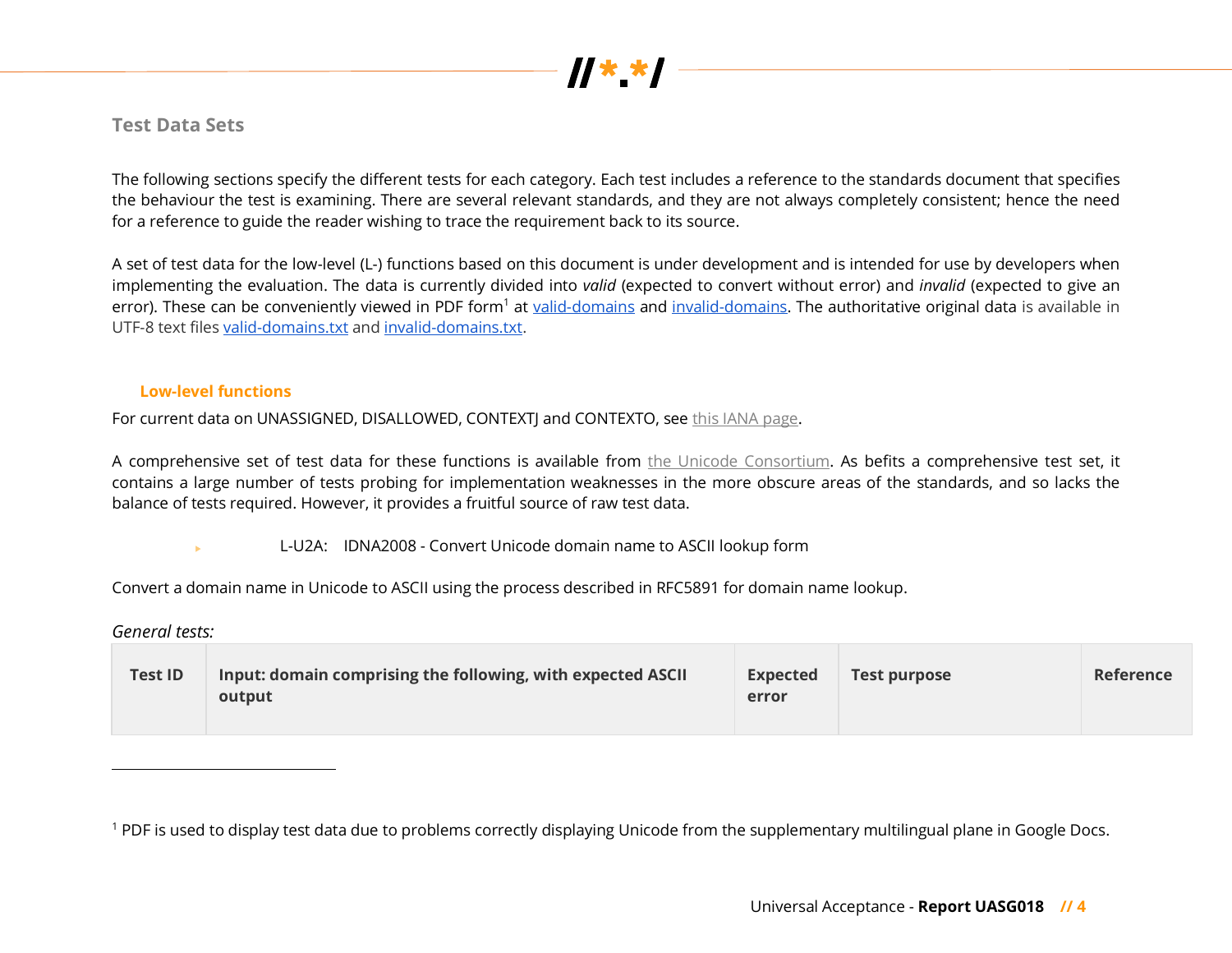

| L-U2AG1 | Plain ASCII                                                                                                             | None | Verify that ASCII is passed<br>through unaltered | <b>RFC5891</b> |
|---------|-------------------------------------------------------------------------------------------------------------------------|------|--------------------------------------------------|----------------|
| L-U2AG2 | Plain ASCII with >3 char TLD                                                                                            | None | Verify long TLDs are handled                     | <b>RFC5891</b> |
| L-U2AG3 | Permitted non-ASCII from Unicode base multilingual plane with ASCII<br><b>TLD</b>                                       | None | Verify basic Unicode support                     | <b>RFC5891</b> |
| L-U2AG4 | Permitted non-ASCII TLD from Unicode base multilingual plane with<br>ASCII rest of domain                               | None | Verify basic Unicode support                     | <b>RFC5891</b> |
| L-U2AG5 | Permitted non-ASCII from Unicode base multilingual plane - entire<br>domain                                             | None | Verify basic Unicode support                     | <b>RFC5891</b> |
| L-U2AG6 | Permitted non-ASCII from right to left script in Unicode base<br>multilingual plane, complying with Bidi Rule (RFC5893) | None | Verify basic Unicode support                     | <b>RFC5891</b> |
| L-U2AG7 | Permitted non-ASCII from Unicode supplementary multilingual plane<br>- entire domain                                    | None | Verify Unicode support for<br>higher planes      | <b>RFC5891</b> |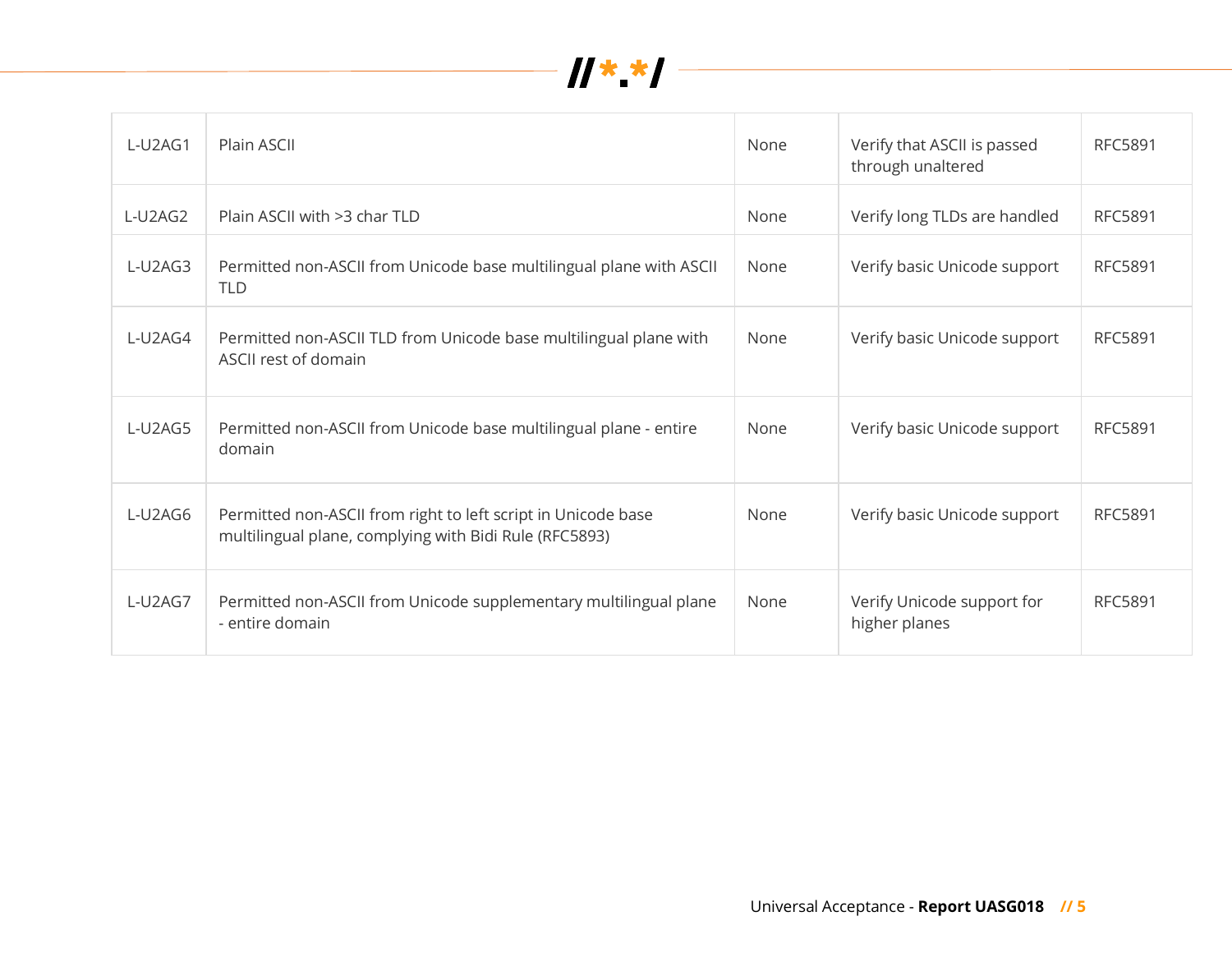

| <b>Test ID</b>          | Input: domain comprising the following, with expected ASCII<br>output                                                                         | <b>Expected</b><br>error | <b>Test purpose</b>                     | <b>Reference</b> |
|-------------------------|-----------------------------------------------------------------------------------------------------------------------------------------------|--------------------------|-----------------------------------------|------------------|
| L-U2AS1                 | Permitted non-ASCII from Unicode base multilingual plane, labels<br>None<br>separated with . FULL STOP (U+002E)                               |                          | Verify basic Unicode support            | <b>UTS#46</b>    |
| L-U2AS2                 | Permitted non-ASCII from Unicode base multilingual plane, labels<br>separated with . FULLWIDTH FULL STOP (U+FF0E)                             | None                     | Verify basic Unicode support            | <b>UTS#46</b>    |
| $L-UDASS$               | Permitted non-ASCII from Unicode base multilingual plane, labels<br>separated with 。IDEOGRAPHIC FULL STOP (U+3002)                            | <b>None</b>              | Verify basic Unicode support            | <b>UTS#46</b>    |
| L-U2AS4                 | Permitted non-ASCII from Unicode base multilingual plane, labels<br>separated with . HALFWIDTH IDEOGRAPHIC FULL STOP (U+FF61)                 | None                     | Verify basic Unicode support            | <b>UTS#46</b>    |
| L-U2AS5                 | Permitted non-ASCII from Unicode base multilingual plane with '-'<br>(two consecutive hyphens) in the third and fourth character<br>positions | Reject                   | Ensure malformed Unicode<br>is rejected | <b>RFC5891</b>   |
| $L$ -U <sub>2</sub> AS6 | Permitted non-ASCII from Unicode base multilingual plane with a<br>combining mark as a first character                                        | Reject                   | Ensure malformed Unicode<br>is rejected | <b>RFC5891</b>   |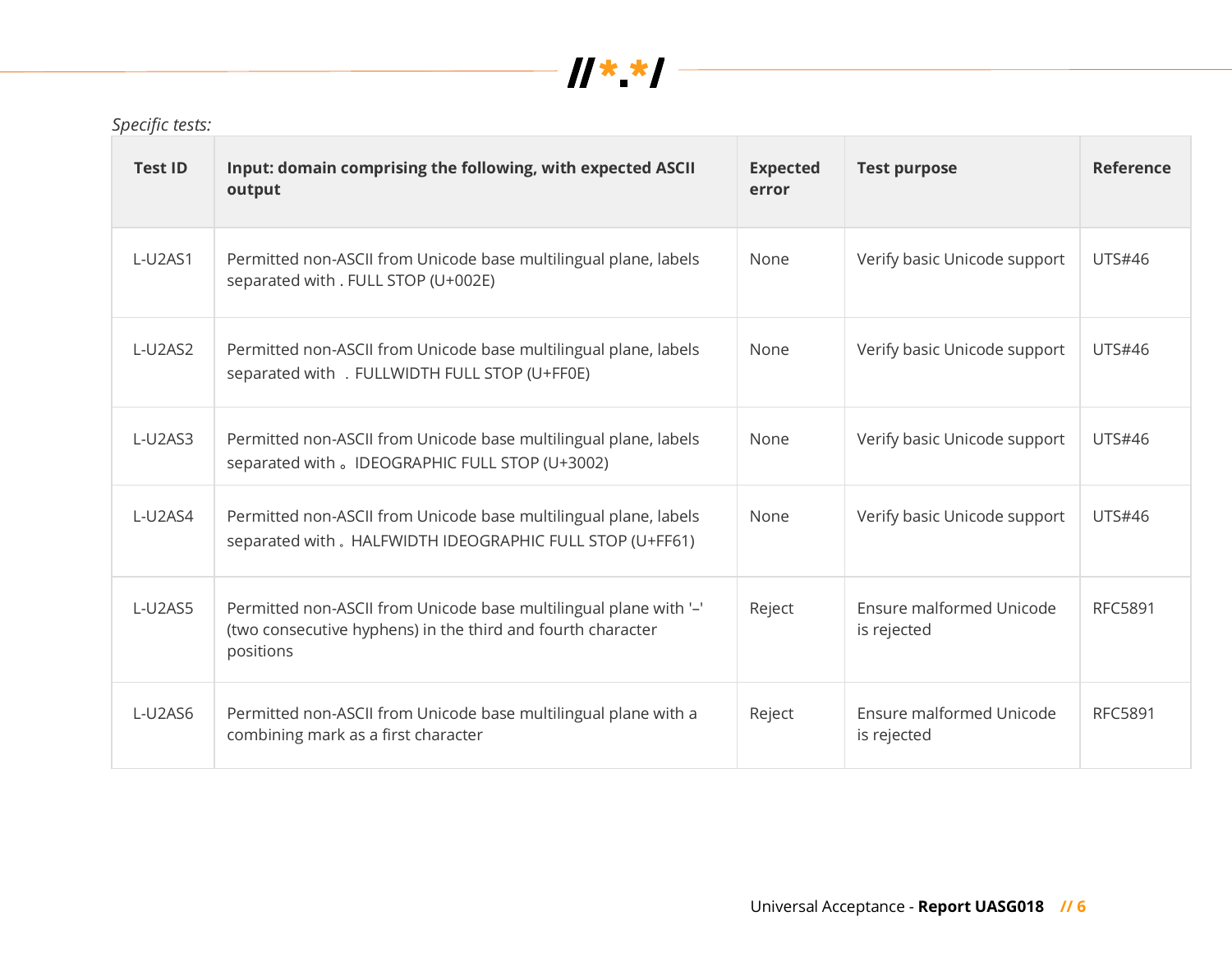

| L-U2AS7  | Permitted non-ASCII from Unicode base multilingual plane but<br>containing a DISALLOWED character in a label                        | Reject | Ensure malformed Unicode<br>is rejected                   | <b>RFC5891</b> |
|----------|-------------------------------------------------------------------------------------------------------------------------------------|--------|-----------------------------------------------------------|----------------|
| L-U2AS8  | Permitted non-ASCII from Unicode base multilingual plane but<br>None<br>containing a conforming CONTEXTJ character in a label       |        | Verify CONTEXTJ support                                   | <b>RFC5891</b> |
| L-U2AS9  | Permitted non-ASCII from Unicode base multilingual plane but<br>Reject<br>containing a non-conforming CONTEXTJ character in a label |        | Verify CONTEXTJ support                                   | <b>RFC5891</b> |
| L-U2AS10 | Permitted non-ASCII from Unicode base multilingual plane but<br>containing a conforming CONTEXTO character in a label               | None   | Verify CONTEXTO support                                   | <b>RFC5891</b> |
| L-U2AS11 | Permitted non-ASCII from Unicode base multilingual plane but<br>containing an UNASSIGNED character in a label                       |        | Ensure malformed Unicode<br>is rejected                   | <b>RFC5891</b> |
| L-U2AS12 | Permitted non-ASCII from Unicode base multilingual plane but<br>containing a label that is 64 characters or longer in ACE form      |        | Ensure malformed Unicode<br>is rejected                   | <b>RFC5891</b> |
| L-U2AS13 | Permitted non-ASCII from Unicode supplementary multilingual plane<br>but containing a DISALLOWED character in a label               | Reject | Ensure malformed Unicode<br>is rejected                   | <b>RFC5891</b> |
| L-U2AS14 | Permitted non-ASCII from Unicode supplementary multilingual plane<br>but containing an UNASSIGNED character in a label              | Reject | Ensure malformed Unicode<br>is rejected                   | RFC5891        |
| L-U2AS15 | Permitted non-ASCII from Unicode base multilingual plane, not in<br>Unicode Normalization Form C (NFC)                              | None   | <b>Ensure NFC processing</b><br>happens before conversion | <b>RFC5891</b> |

**L-R2A:** IDNA2008 - Convert registration label to ASCII registry form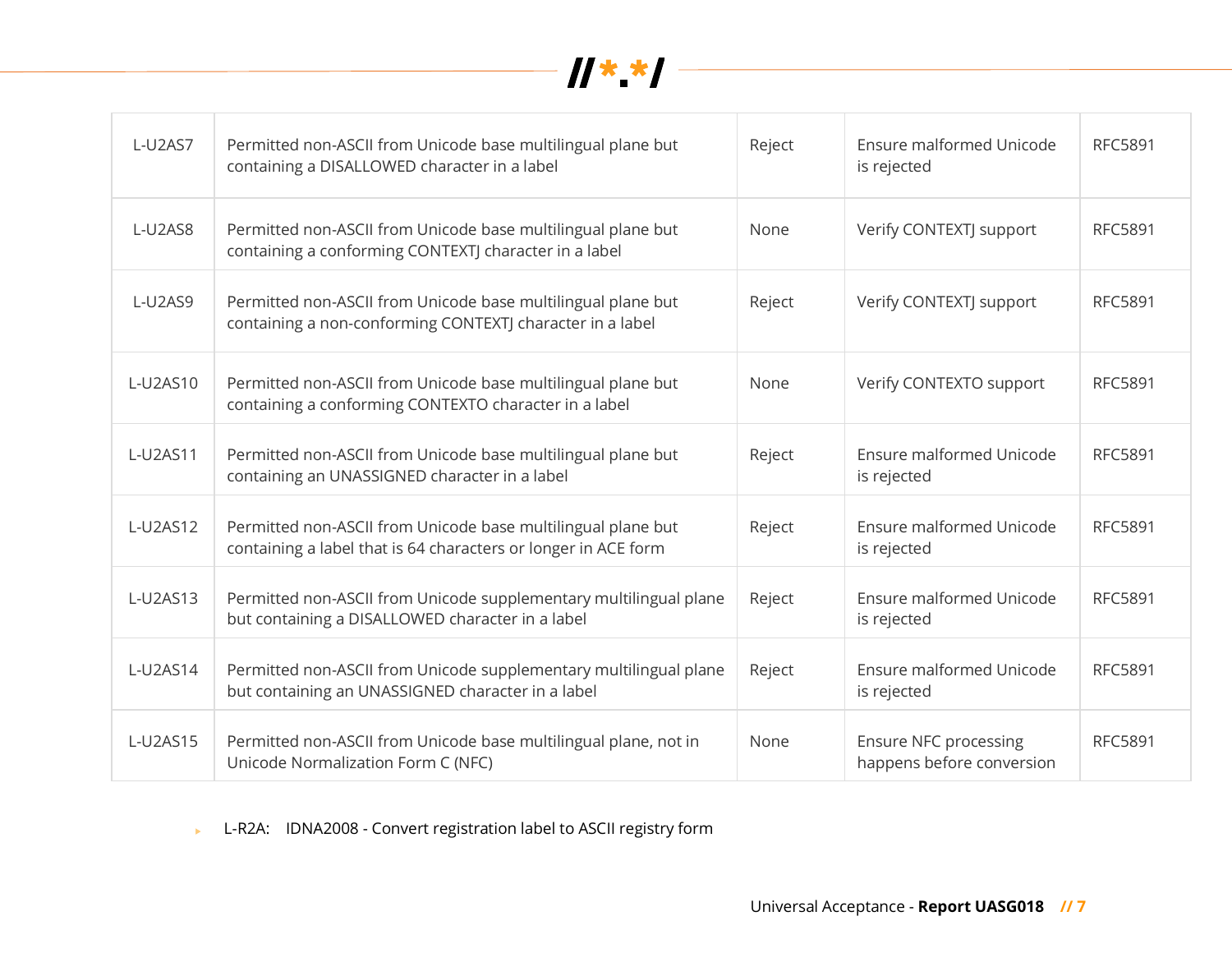

Convert a registration label to ASCII using the process described in RFC5891 Section 4. Input to this process must be a U-label<sup>2</sup>, preferably accompanied by the expected A-label<sup>3</sup>, or an A-label.

*General tests:*

| <b>Test ID</b> | Input: label comprising the following, with expected ASCII<br>output                                                    |      | <b>Test purpose</b>                         | Reference      |
|----------------|-------------------------------------------------------------------------------------------------------------------------|------|---------------------------------------------|----------------|
| $L-R2AG1$      | Permitted non-ASCII from Unicode base multilingual plane                                                                | None | Verify basic Unicode support                | <b>RFC5891</b> |
| $L-R2AG2$      | Permitted non-ASCII from right to left script in Unicode base<br>multilingual plane, complying with Bidi Rule (RFC5893) |      | Verify basic Unicode support                | <b>RFC5891</b> |
| $L-R2AG3$      | Permitted non-ASCII from Unicode supplementary multilingual plane                                                       | None | Verify Unicode support for<br>higher planes | <b>RFC5891</b> |

*Specific tests:*

-

| <b>Test ID</b>       | Input: label comprising the following, with expected ASCII<br>output | <b>Expected</b><br>error | <b>Test purpose</b>                              | <b>Reference</b> |
|----------------------|----------------------------------------------------------------------|--------------------------|--------------------------------------------------|------------------|
| L-R <sub>2</sub> AS1 | Plain ASCII label                                                    | Accept                   | Verify that ASCII is passed<br>through unaltered | <b>RFC5891</b>   |

<sup>2</sup> An IDNA-label string of Unicode characters, in Normalization Form C (NFC), and including at least one non-ASCII character.

<sup>3</sup> An ASCII-Compatible Encoding (ACE) form of an IDNA-valid label.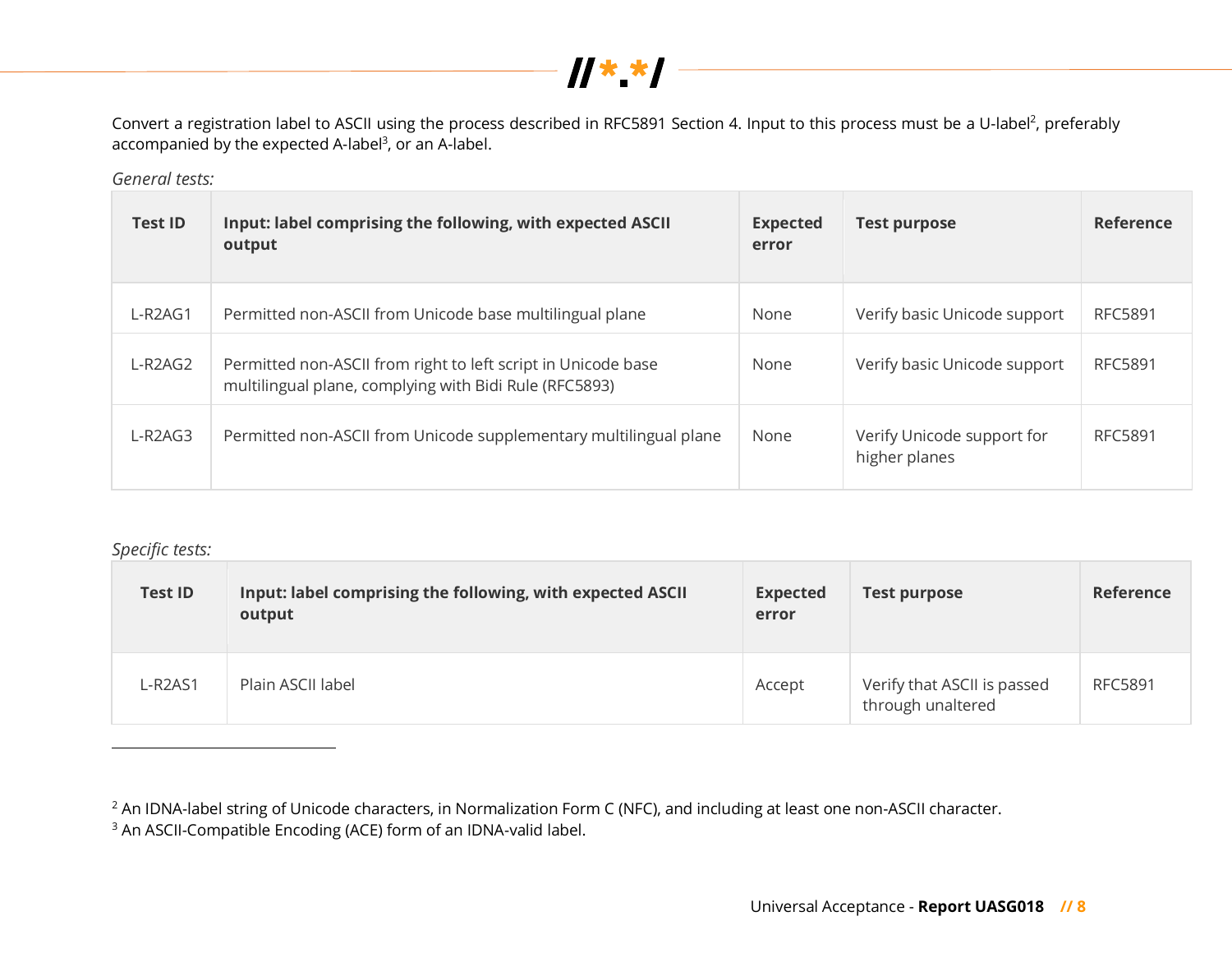

| L-R2AS2  | Permitted non-ASCII from Unicode base multilingual plane<br>containing. FULL STOP (U+002E)                                                    | Reject | Check input is label                    | <b>UTS#46</b>  |
|----------|-----------------------------------------------------------------------------------------------------------------------------------------------|--------|-----------------------------------------|----------------|
| L-R2AS3  | Permitted non-ASCII from Unicode base multilingual plane<br>Reject<br>containing . FULLWIDTH FULL STOP (U+FF0E)                               |        | Check input is label                    | <b>UTS#46</b>  |
| L-R2AS4  | Permitted non-ASCII from Unicode base multilingual plane<br>Reject<br>containing 。IDEOGRAPHIC FULL STOP (U+3002)                              |        | Check input is label                    | UTS#46         |
| L-R2AS5  | Permitted non-ASCII from Unicode base multilingual plane<br>containing. HALFWIDTH IDEOGRAPHIC FULL STOP (U+FF61)                              | Reject | Check input is label                    | <b>UTS#46</b>  |
| L-R2AS6  | Permitted non-ASCII from Unicode base multilingual plane with '-'<br>(two consecutive hyphens) in the third and fourth character<br>positions | Reject | Ensure malformed Unicode<br>is rejected | <b>RFC5891</b> |
| L-R2AS7  | Permitted non-ASCII from Unicode base multilingual plane with a<br>combining mark as a first character                                        | Reject | Ensure malformed Unicode<br>is rejected | <b>RFC5891</b> |
| L-R2AS8  | Permitted non-ASCII from Unicode base multilingual plane but<br>containing a DISALLOWED character                                             | Reject | Ensure malformed Unicode<br>is rejected | <b>RFC5891</b> |
| L-R2AS9  | Permitted non-ASCII from Unicode base multilingual plane but<br>containing a conforming CONTEXTJ character                                    | None   | Verify CONTEXTJ support                 | <b>RFC5891</b> |
| L-R2AS10 | Permitted non-ASCII from Unicode base multilingual plane but<br>containing a non-conforming CONTEXTJ character                                | Reject | Verify CONTEXTJ support                 | <b>RFC5891</b> |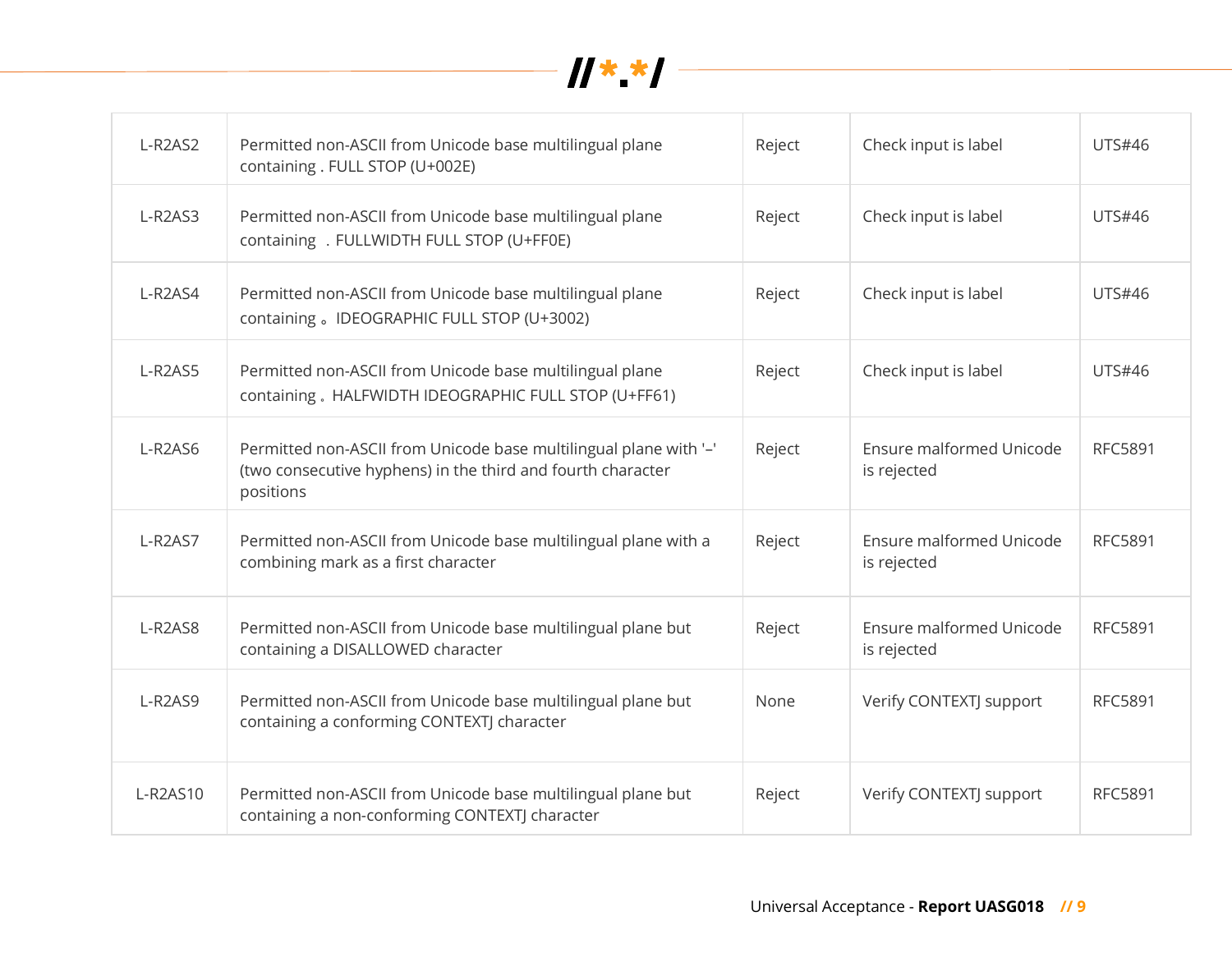

| L-R2AS11 | Permitted non-ASCII from Unicode base multilingual plane but<br>containing a conforming CONTEXTO character         | None   | Verify CONTEXTO support                 | <b>RFC5891</b> |
|----------|--------------------------------------------------------------------------------------------------------------------|--------|-----------------------------------------|----------------|
| L-R2AS12 | Permitted non-ASCII from Unicode base multilingual plane but<br>containing a non-conforming CONTEXTO character     | Reject | Verify CONTEXTO support                 | <b>RFC5891</b> |
| L-R2AS13 | Permitted non-ASCII from Unicode base multilingual plane but<br>Reject<br>containing an UNASSIGNED character       |        | Ensure malformed Unicode<br>is rejected | <b>RFC5891</b> |
| L-R2AS14 | Permitted non-ASCII from Unicode base multilingual plane which is<br>64 characters or longer in ACE form           | Reject | Ensure malformed Unicode<br>is rejected | <b>RFC5891</b> |
| L-R2AS15 | Permitted non-ASCII from Unicode base multilingual plane, but A-<br>label not in all lowercase                     | Reject | A-label validation                      | <b>RFC5891</b> |
| L-R2AS16 | Permitted non-ASCII from Unicode base multilingual plane, but A-<br>label ending '-' (hyphen)                      |        | A-label validation                      | <b>RFC5891</b> |
| L-R2AS17 | Permitted non-ASCII from Unicode base multilingual plane, but A-<br>label->U-label does not match supplied U-label | Reject | U/A-label matching                      | <b>RFC5891</b> |
| L-R2AS18 | Only A-label, not all in lowercase                                                                                 | Reject | A-label validation                      | <b>RFC5891</b> |
| L-R2AS19 | Only A-label, that ends in '-' (hyphen)                                                                            | Reject | A-label validation                      | <b>RFC5891</b> |
| L-R2AS20 | Permitted non-ASCII from Unicode base multilingual plane, not in<br>Unicode Normalization Form C (NFC)             | Reject | Registry input must be NFC              | <b>RFC5891</b> |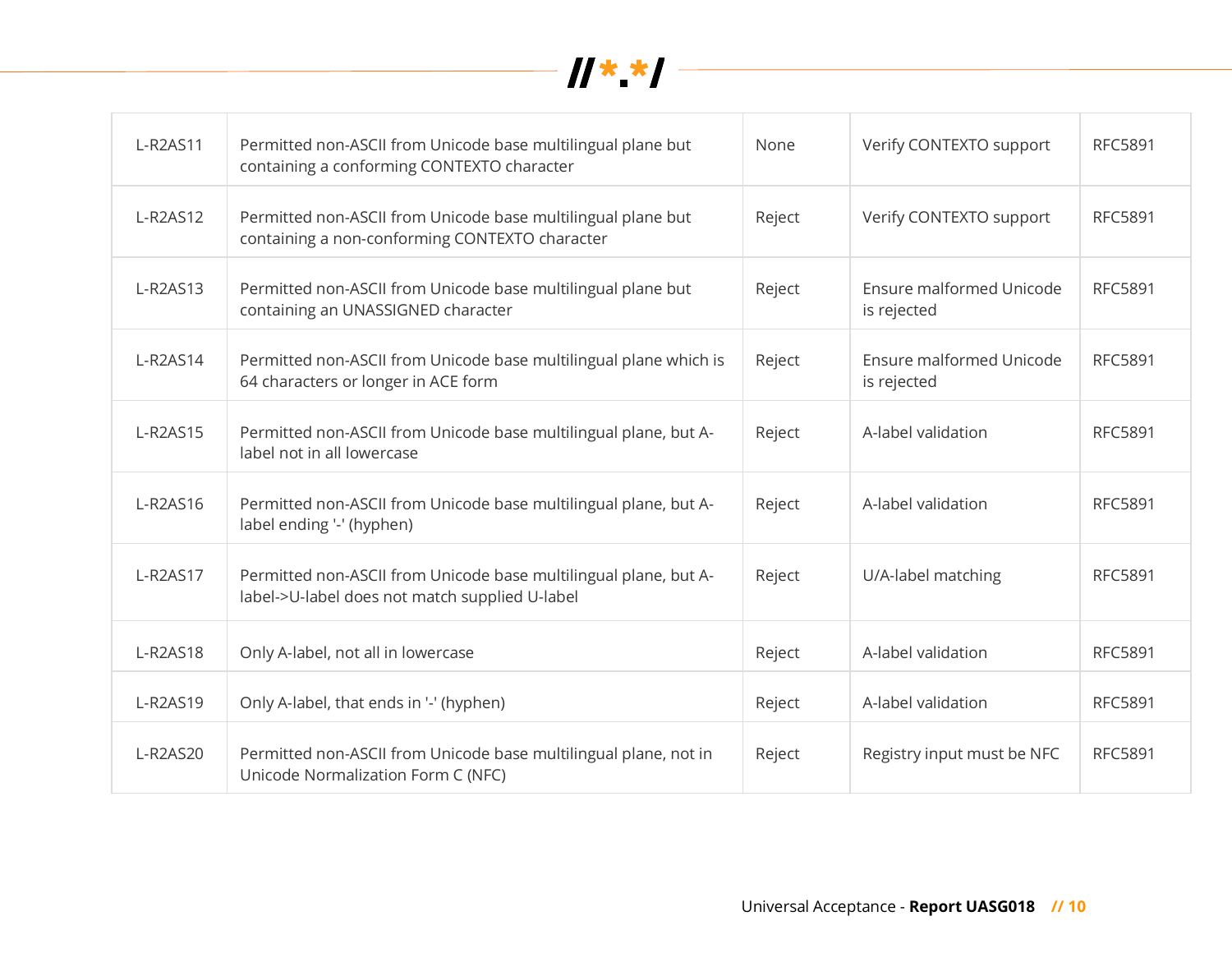

| ∟R2AS21 | Permitted non-ASCII from right to left script in Unicode base | Reject | See if Bidi checking | RFC5891/5 |
|---------|---------------------------------------------------------------|--------|----------------------|-----------|
|         | multilingual plane, not complying with Bidi Rule              |        | happens.             | 893       |

► L-A2U: IDNA2008 - Convert ASCII domain name to Unicode

Convert a domain name in ASCII to Unicode using the process described in RFC5891.

*General tests:*

| <b>Test ID</b> | Input: domain comprising the following ASCII, with expected<br><b>Unicode output</b> | <b>Expected</b><br>error | <b>Test purpose</b>                              | <b>Reference</b> |
|----------------|--------------------------------------------------------------------------------------|--------------------------|--------------------------------------------------|------------------|
| L-A2UG1        | Plain ASCII                                                                          | None                     | Verify that ASCII is passed<br>through unaltered | <b>RFC5891</b>   |
| L-A2UG2        | Plain ASCII with >3 char TLD                                                         | None                     | Verify long TLDs are handled                     | <b>RFC5891</b>   |
| L-A2UG3        | ACE domain with ASCII TLD                                                            | None                     | Verify basic Unicode support                     | <b>RFC5891</b>   |
| L-A2UG4        | ACE TLD with ASCII rest of domain                                                    | None                     | Verify basic Unicode support                     | <b>RFC5891</b>   |
| L-A2UG5        | Permitted non-ASCII from Unicode base multilingual plane - entire<br>domain          | None                     | Verify basic Unicode support                     | <b>RFC5891</b>   |
| L-A2UG6        | Permitted non-ASCII from Unicode supplementary multilingual plane<br>- entire domain | None                     | Verify basic Unicode support                     | <b>RFC5891</b>   |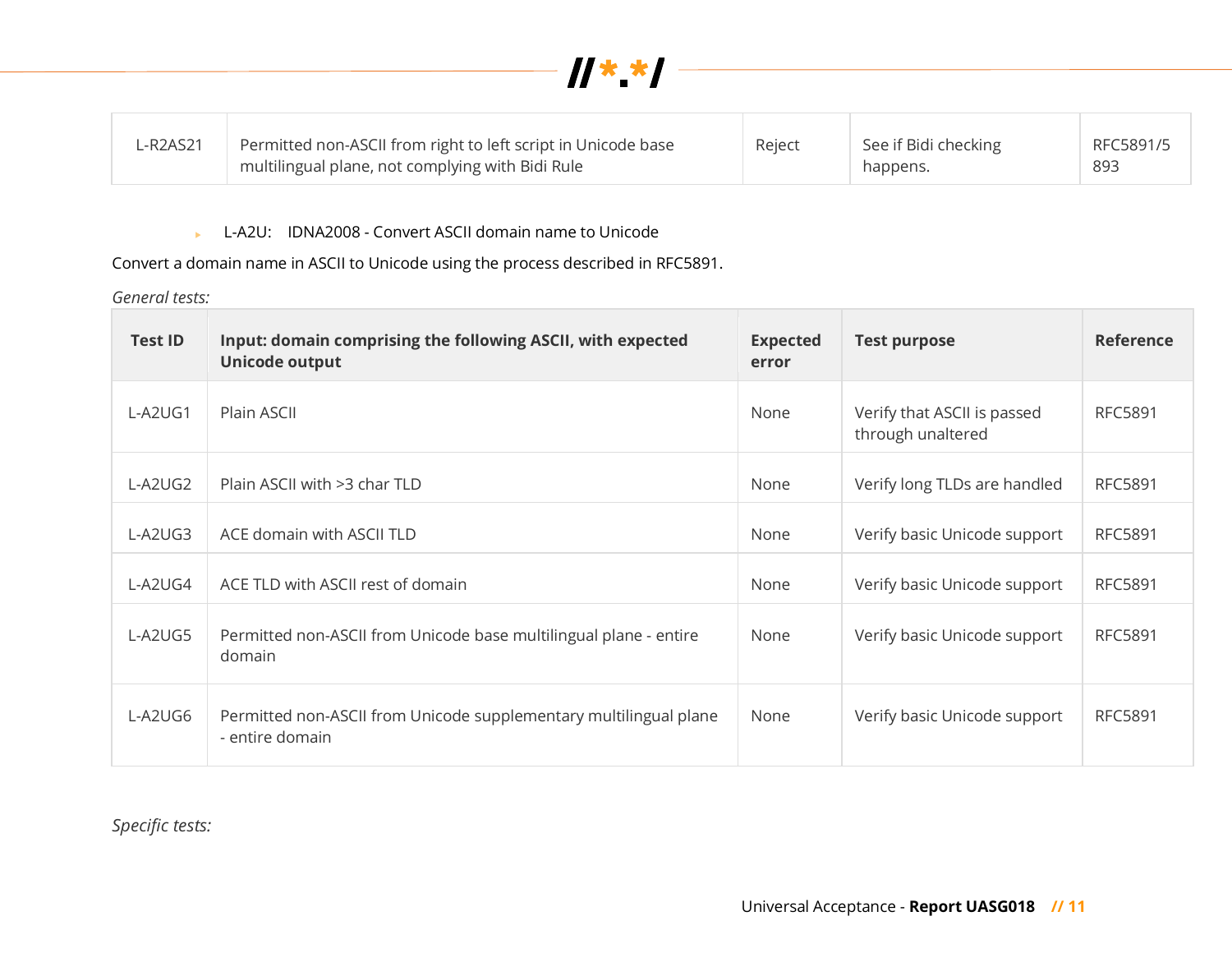

| <b>Test ID</b> | Input: domain comprising the following ASCII, with expected<br>Unicode output | <b>Expected</b><br>error | <b>Test purpose</b> | <b>Reference</b> |
|----------------|-------------------------------------------------------------------------------|--------------------------|---------------------|------------------|
| L-A2US1        | A-label, not all in lowercase                                                 | Reject                   | A-label validation  | <b>RFC5891</b>   |
| L-A2US2        | A-label that ends in '-' (hyphen)                                             | Reject                   | A-label validation  | <b>RFC5891</b>   |

L-DNC: IDNA2008 - Domain name equivalence comparison  $\mathbf{p}^{\prime}$ 

Compare two Unicode domain names for equivalence. Comparison must be performed as specified in RFC5891, comparing either A-label or U-labels.

The input domains for the following tests should be those used in the tests described in L-U2A: IDNA2008 - Convert Unicode domain name to ASCII lookup form. Each input should be used to create two test cases; checking that comparing the domain succeeds, and a counterexample checking that comparing the domain to a different domain fails.

*General tests:*

| <b>Test ID</b> | Input: domain comprising the<br>following                                  | Compare<br>to   | <b>Result</b> | <b>Expected</b><br>error | <b>Test purpose</b>                              | Reference      |
|----------------|----------------------------------------------------------------------------|-----------------|---------------|--------------------------|--------------------------------------------------|----------------|
| L-DNCG1        | Plain ASCII                                                                | Plain ASCII     | Equal         | None                     | Verify that ASCII is passed<br>through unaltered | <b>RFC5891</b> |
| L-DNCG2        | Plain ASCII with >3 char TLD                                               | Plain ASCII     | Equal         | None                     | Verify long TLDs are<br>handled                  | <b>RFC5891</b> |
| L-DNCG3        | Permitted non-ASCII from Unicode base<br>multilingual plane with ASCII TLD | ACE<br>encoding | Equal         | None                     | Verify basic Unicode<br>support                  | <b>RFC5891</b> |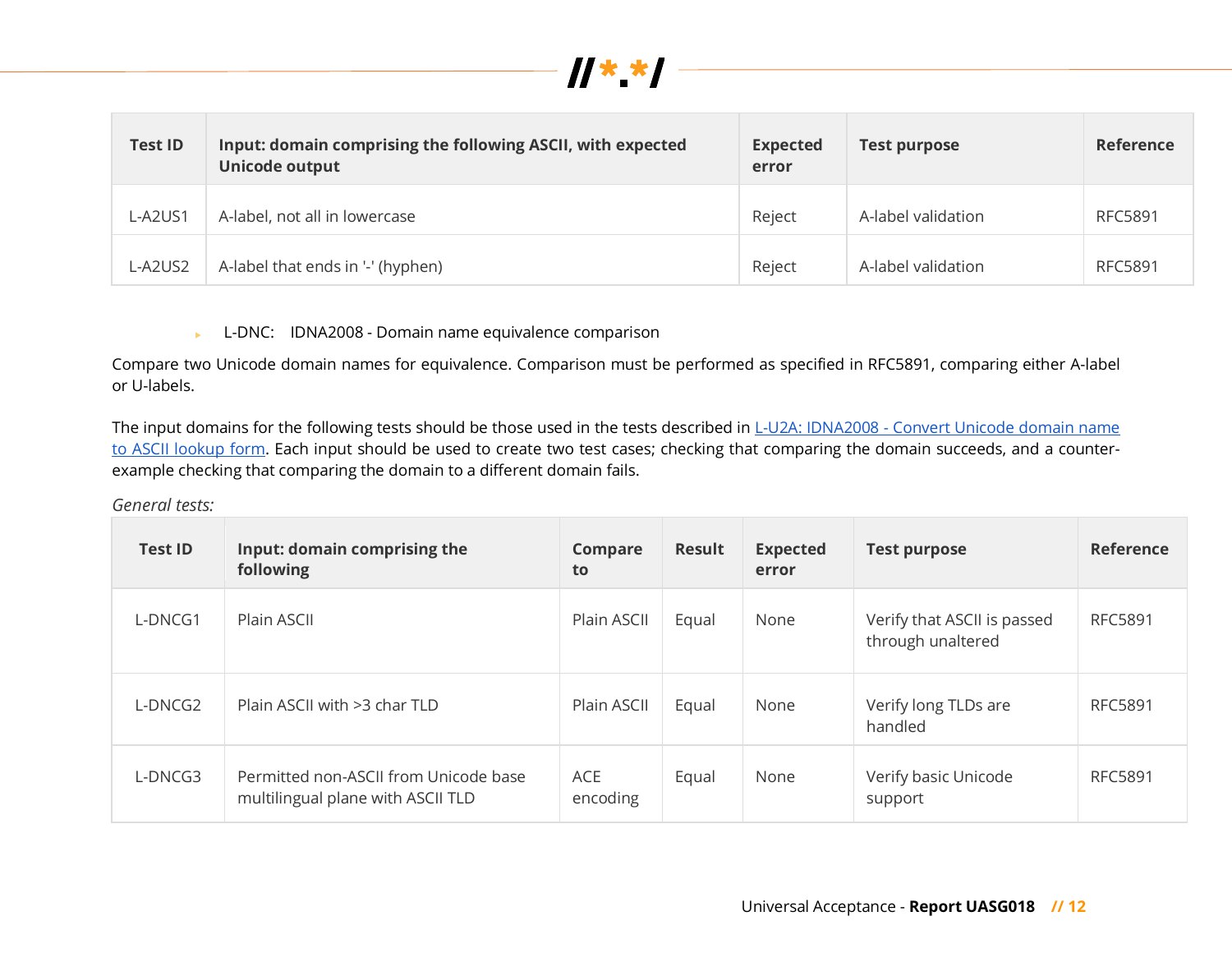

| L-DNCG4  | Permitted non-ASCII from Unicode base<br>multilingual plane with ASCII TLD                   | Unicode                | Equal | None | Verify basic Unicode<br>support | <b>RFC5891</b> |
|----------|----------------------------------------------------------------------------------------------|------------------------|-------|------|---------------------------------|----------------|
| L-DNCG5  | Permitted non-ASCII TLD from Unicode<br>base multilingual plane with ASCII rest of<br>domain | <b>ACE</b><br>encoding | Equal | None | Verify basic Unicode<br>support | <b>RFC5891</b> |
| L-DNCG6  | Permitted non-ASCII TLD from Unicode<br>base multilingual plane with ASCII rest of<br>domain | Unicode                | Equal | None | Verify basic Unicode<br>support | <b>RFC5891</b> |
| L-DNCG7  | Permitted non-ASCII from Unicode base<br>multilingual plane - entire domain                  | <b>ACE</b><br>encoding | Equal | None | Verify basic Unicode<br>support | <b>RFC5891</b> |
| L-DNCG8  | Permitted non-ASCII from Unicode base<br>multilingual plane - entire domain                  | Unicode                | Equal | None | Verify basic Unicode<br>support | <b>RFC5891</b> |
| L-DNCG9  | Permitted non-ASCII from Unicode<br>supplementary multilingual plane - entire<br>domain      | <b>ACE</b><br>encoding | Equal | None | Verify basic Unicode<br>support | <b>RFC5891</b> |
| L-DNCG10 | Permitted non-ASCII from Unicode<br>supplementary multilingual plane - entire<br>domain      | Unicode                | Equal | None | Verify basic Unicode<br>support | <b>RFC5891</b> |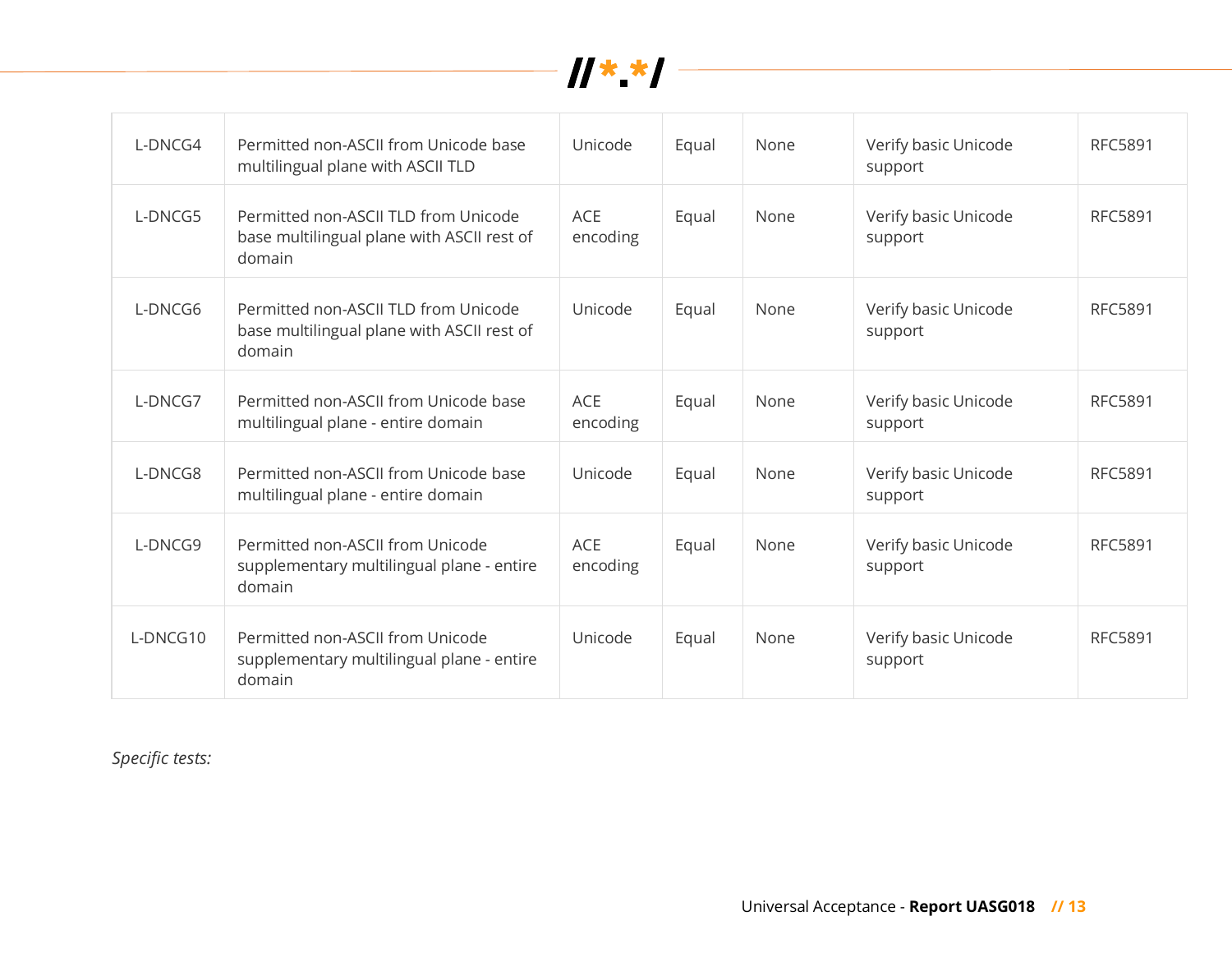

| <b>Test ID</b> | <b>Input: domain comprising</b><br>the following                                                                            | <b>Compare to</b>                                                                                     | <b>Result</b> | <b>Expected</b><br>error | <b>Test purpose</b>                           | <b>Reference</b> |
|----------------|-----------------------------------------------------------------------------------------------------------------------------|-------------------------------------------------------------------------------------------------------|---------------|--------------------------|-----------------------------------------------|------------------|
| L-DNCS1        | Unicode that does not form a<br>valid domain                                                                                | Same Unicode                                                                                          |               | Reject                   | Check Unicode validation                      | <b>RFC5891</b>   |
| L-DNCS2        | Permitted non-ASCII from<br>Unicode base multilingual<br>plane - entire domain, label<br>separator. FULL STOP<br>$(U+002E)$ | Unicode, but using<br>alternate label<br>separator e.g. .<br><b>IDEOGRAPHIC FULL</b><br>STOP (U+3002) | Not.<br>equal | None                     | Check comparison is<br>Unicode                | <b>RFC5891</b>   |
| L-DNCS3        | Permitted non-ASCII from<br>Unicode base multilingual<br>plane with ASCII TLD, ACE<br>encoded, TLD capitalised              | ACE encoding, TLD<br>not capitalised                                                                  | Equal         | None                     | Check comparison is<br>case-insensitive ASCII | <b>RFC5891</b>   |

#### **High-level functions**

► H-DNS: Domain name - syntactic check

Perform a syntactic check on a domain name. Determine whether the name appears to be correctly formed. If any part of the name already appears to be in ASCII form (an A-label), verify it can be converted to Unicode.

This test should run all the tests described in L-U2A: IDNA2008 - Convert Unicode domain name to ASCII lookup form above and verify that the conversion does not produce an error. In addition, the following tests should also be run. These are all *specific* tests.

| <b>Test ID</b> | Input: domain comprising the following                              | Correct? | Test purpose           | Reference |
|----------------|---------------------------------------------------------------------|----------|------------------------|-----------|
| H-DNSS1        | Permitted non-ASCII from Unicode base multilingual plane with ASCII | Yes      | Verify Unicode support | RFC5891   |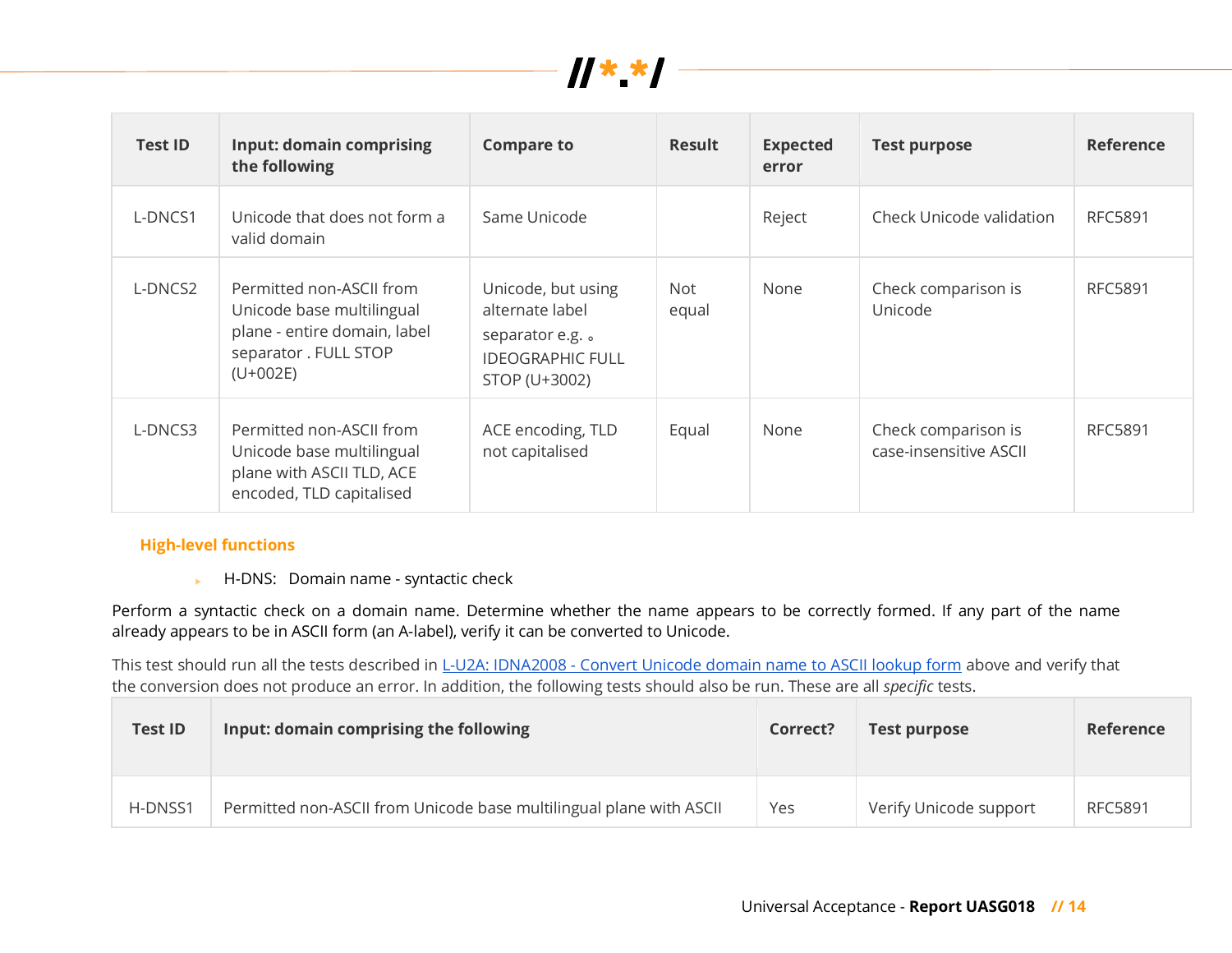

|         | '.invalid' TLD                                                                                                                                                                                                                                                 |     |                             |         |
|---------|----------------------------------------------------------------------------------------------------------------------------------------------------------------------------------------------------------------------------------------------------------------|-----|-----------------------------|---------|
| H-DNSS2 | Permitted non-ASCII from Unicode base multilingual plane with empty<br>label('')                                                                                                                                                                               | No  | Check domain<br>composition | RFC1035 |
| H-DNSS3 | Permitted non-ASCII from Unicode base multilingual plane with no label<br>separator character, i.e. none of the following:<br>FULL STOP (U+002E)<br>FULLWIDTH FULL STOP (U+FF0E)<br>IDEOGRAPHIC FULL STOP (U+3002)<br>HALFWIDTH IDEOGRAPHIC FULL STOP (U+FF61) | No. | Check domain<br>composition | SAC053  |

#### H-DND: Domain name - decompose into components  $\mathbf{p}^{(i)}$  .

### Split a domain name into its component labels.

Tests for this function do not test for domain name validity.

### *General tests:*

| <b>Test ID</b> | Input: domain comprising the following                                                                                 | <b>Expected</b><br>error | <b>Test purpose</b>          | Reference      |
|----------------|------------------------------------------------------------------------------------------------------------------------|--------------------------|------------------------------|----------------|
| H-DNDG1        | Plain ASCII                                                                                                            | None                     | Verify basic support         | RFC5891        |
| H-DNDG2        | Plain ASCII with >3 char TLD                                                                                           | None                     | Verify long TLDs are handled | <b>RFC5891</b> |
| H-DNDG3        | Permitted non-ASCII from Unicode base multilingual plane with ASCII<br>TLD, labels separated with . FULL STOP (U+002E) | None                     | Verify basic support         | UTS#46         |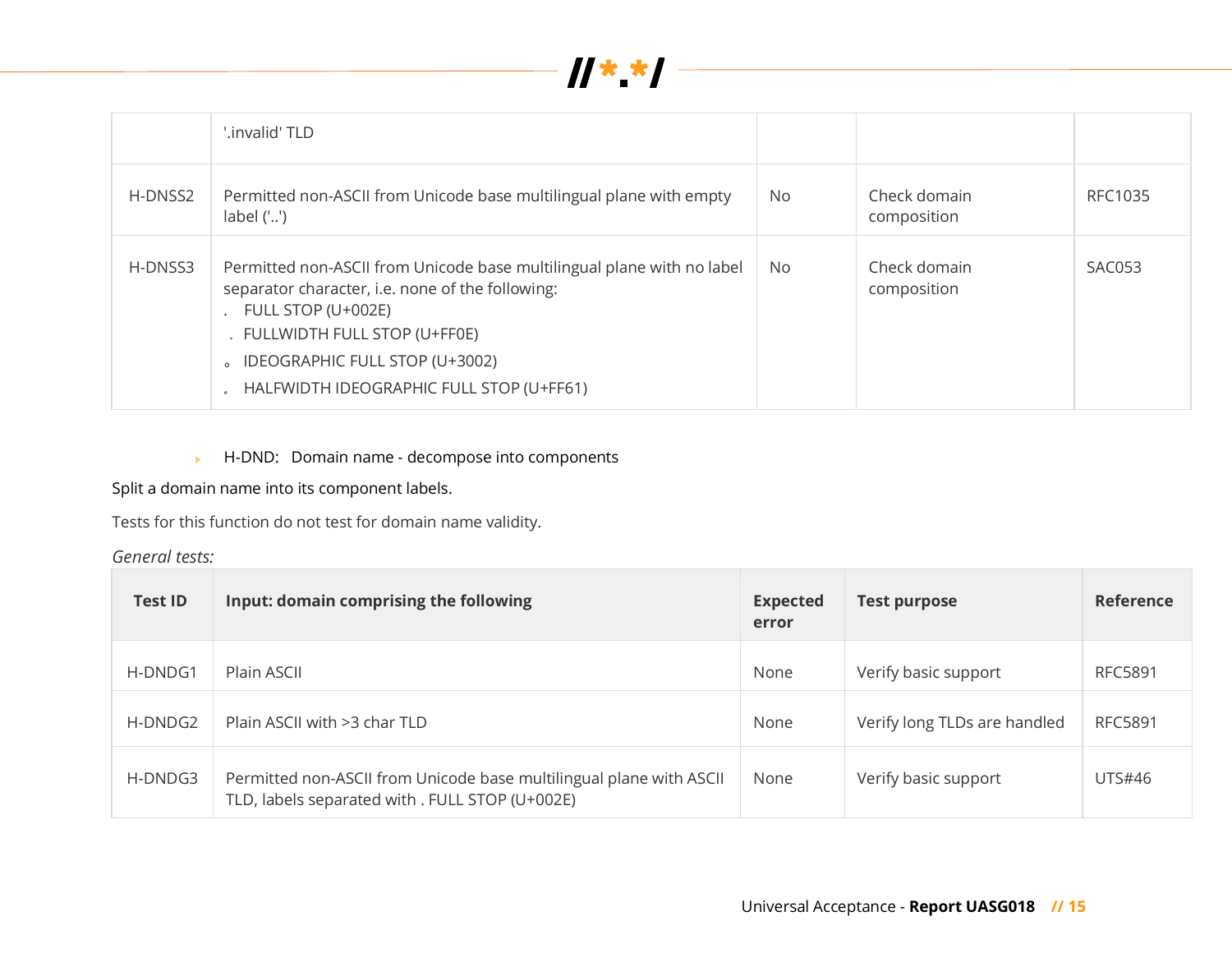

| H-DNDG4 | Permitted non-ASCII TLD from Unicode base multilingual plane with<br>ASCII rest of domain, labels separated with . FULL STOP (U+002E) | None   | Verify basic support     | UTS#46 |
|---------|---------------------------------------------------------------------------------------------------------------------------------------|--------|--------------------------|--------|
| H-DNDG5 | Permitted non-ASCII from Unicode base multilingual plane - entire<br>domain, labels separated with . FULL STOP (U+002E)               | None   | Verify basic support     | UTS#46 |
| H-DNDG6 | Permitted non-ASCII from Unicode base multilingual plane - entire<br>domain, single label                                             | Reject | Check domain composition | SAC053 |

### *Specific tests:*

| <b>Test ID</b> | Input: domain comprising the following                                                                                                             | <b>Expected</b><br>error | <b>Test purpose</b>  | Reference     |
|----------------|----------------------------------------------------------------------------------------------------------------------------------------------------|--------------------------|----------------------|---------------|
| H-DNDS1        | Permitted non-ASCII from Unicode base multilingual plane - entire<br>domain, labels separated with . FULLWIDTH FULL STOP (U+FF0E)                  | None                     | Verify basic support | UTS#46        |
| H-DNDS2        | Permitted non-ASCII from Unicode base multilingual plane - entire<br>domain, labels separated with . IDEOGRAPHIC FULL STOP (U+3002)                | None                     | Verify basic support | UTS#46        |
| H-DNDS3        | Permitted non-ASCII from Unicode base multilingual plane - entire<br>domain, labels separated with . HALFWIDTH IDEOGRAPHIC FULL STOP<br>$(U+FF61)$ | None                     | Verify basic support | <b>UTS#46</b> |

► H-ES: Email address - syntactic check

Perform a syntactic check on an email address. Determine whether the address appears to be correctly formed.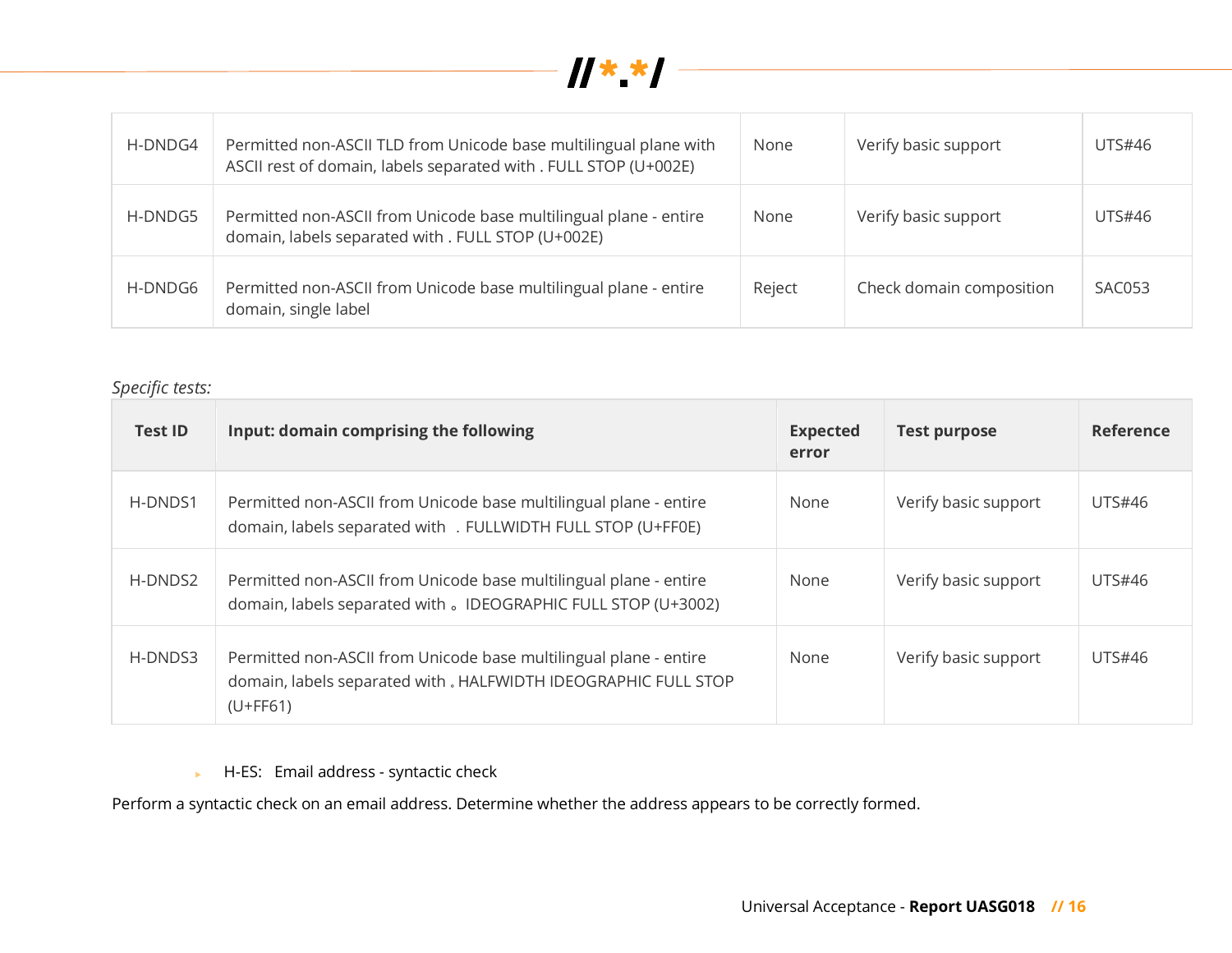

# *General tests:*

The *general* test email addresses should include all domain test cases from the *general* tests from Domain name: syntactic check.

| <b>Test ID</b> | Input: email address comprising the following                                                                                               | <b>Expected</b><br>error | <b>Test purpose</b>              | Reference |
|----------------|---------------------------------------------------------------------------------------------------------------------------------------------|--------------------------|----------------------------------|-----------|
| H-ESG1         | Plain ASCII local part, '@' permitted non-ASCII from Unicode base<br>multilingual plane domain                                              | None                     | Verify Unicode<br>support        | RFC6531   |
| H-ESG2         | Unicode local part from base multilingual plane, '@' plain ASCII domain                                                                     | None                     | Verify Unicode<br>support        | RFC6531   |
| H-ESG3         | Unicode local part from base multilingual plane, '@' permitted non-ASCII<br>from Unicode base multilingual plane domain                     | None                     | Verify Unicode<br>support        | RFC6531   |
| H-ESG4         | Unicode local part from base multilingual plane including Bidi text, '@'<br>permitted non-ASCII from Unicode base multilingual plane domain | None                     | Verify Unicode<br>support        | RFC6531   |
| H-ESG5         | Unicode local part from supplementary multilingual plane, '@' permitted<br>non-ASCII from Unicode supplementary multilingual plane domain   | None                     | Verifying local part<br>handling | RFC6531   |

| <b>Test ID</b> | Input: email address comprising the following                | <b>Expected</b><br>error | <b>Test purpose</b>  | <b>Reference</b> |
|----------------|--------------------------------------------------------------|--------------------------|----------------------|------------------|
| H-ESS1         | Plain ASCII local part including '@', '@' plain ASCII domain | Reject                   | Verifying local part | RFC6531          |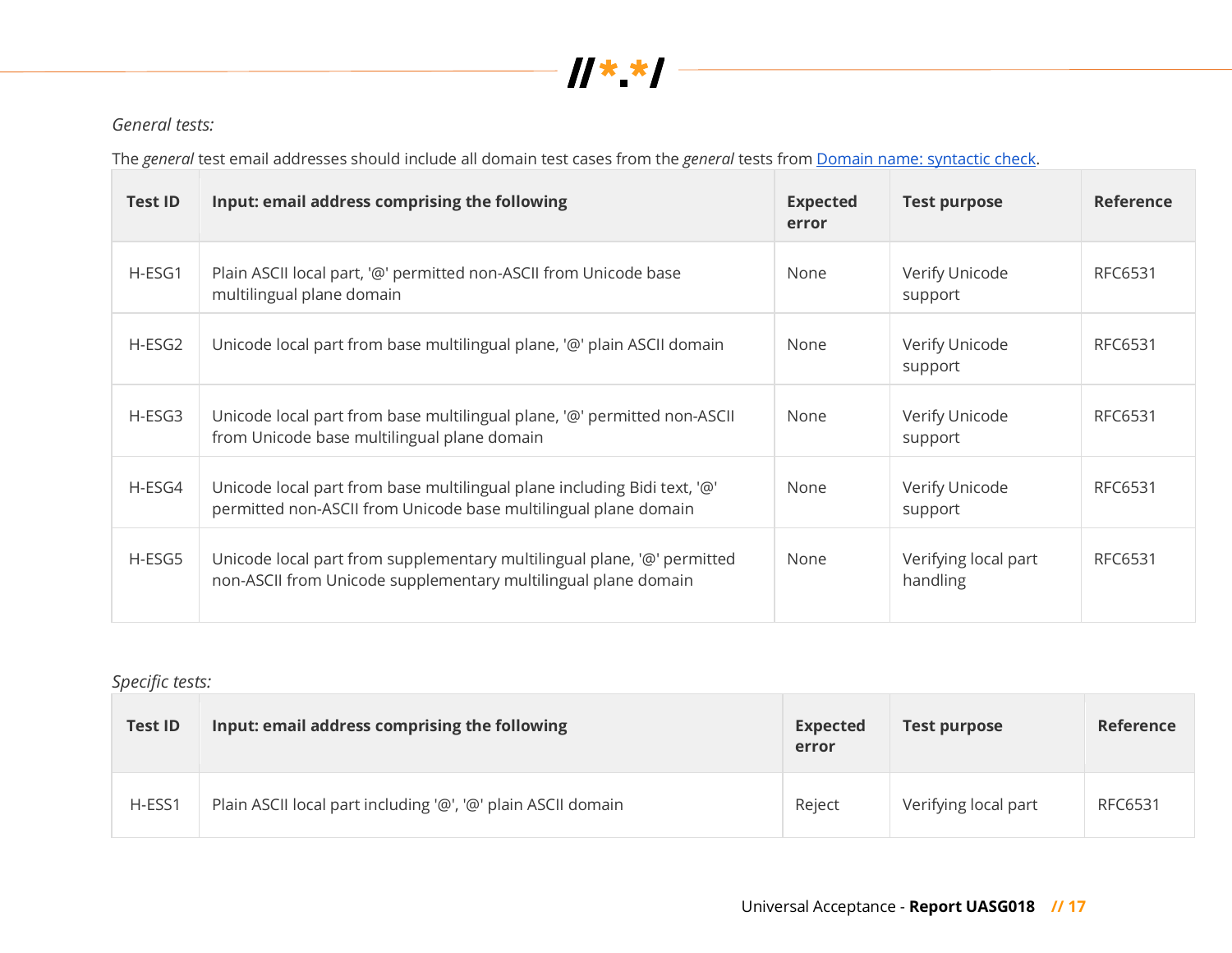

|        |                                                                                                                                                                     |        | handling                         |         |
|--------|---------------------------------------------------------------------------------------------------------------------------------------------------------------------|--------|----------------------------------|---------|
| H-ESS2 | Quoted plain ASCII string local part including '@', '@' plain ASCII domain                                                                                          | None   | Verifying local part<br>handling | RFC6531 |
| H-ESS3 | Unicode local part from base multilingual plane including '@', '@' plain ASCII<br>domain                                                                            | Reject | Verifying local part<br>handling | RFC6531 |
| H-ESS4 | Quoted Unicode string local part from base multilingual plane including '@',<br>'@' plain ASCII domain                                                              | None   | Verifying local part<br>handling | RFC6531 |
| H-ESS5 | Unicode local part from supplementary multilingual plane including '@', '@'<br>permitted non-ASCII from Unicode supplementary multilingual plane domain             | Reject | Verifying local part<br>handling | RFC6531 |
| H-ESS6 | Quoted Unicode string local part from supplementary multilingual plane, '@'<br>permitted non-ASCII from Unicode supplementary multilingual plane domain             | None   | Verify Unicode support           | RFC6531 |
| H-ESS7 | Quoted Unicode string local part from supplementary multilingual plane plus<br>'@', '@' permitted non-ASCII from Unicode supplementary multilingual plane<br>domain | None   | Verifying local part<br>handling | RFC6531 |

► H-ED: Email address - decompose into components

Decompose email addresses into mailbox plus domain. These tests are not syntactic checks, but checks that the decomposition is correct.

*General tests:*

The *general* test email addresses should include all domain test cases from the *general* tests from Domain name: syntactic check.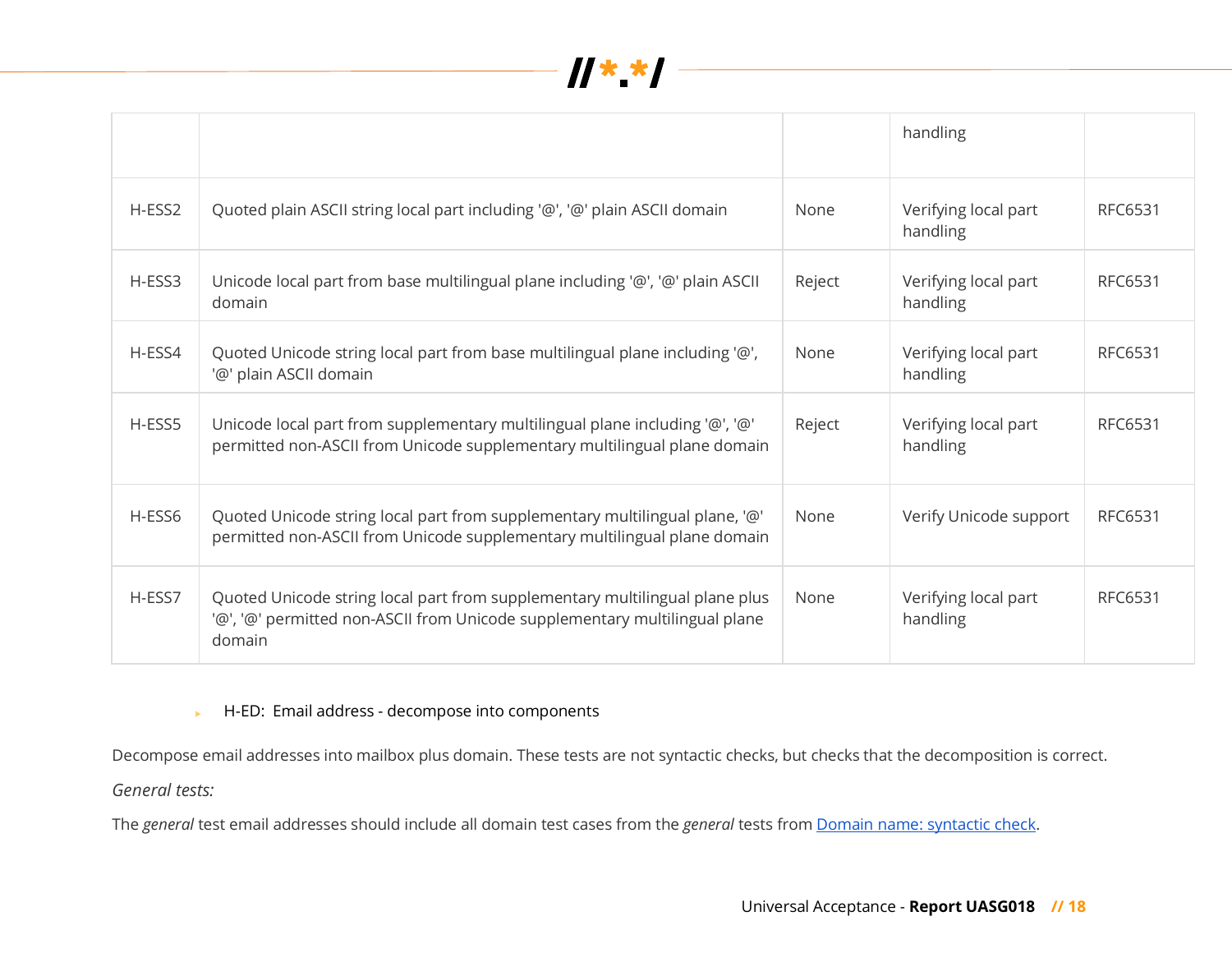

| <b>Test ID</b> | Input: email address comprising the following                                                                                               | <b>Expected</b><br>error | <b>Test purpose</b>              | <b>Reference</b> |
|----------------|---------------------------------------------------------------------------------------------------------------------------------------------|--------------------------|----------------------------------|------------------|
| H-EDG1         | Plain ASCII local part, '@' plain ASCII domain                                                                                              | None                     | Verify basic support             | RFC6531          |
| $H-EDG2$       | Plain ASCII local part, '@' plain ASCII domain with >3 char TLD                                                                             | None                     | Verify long TLDs are<br>handled  | RFC6531          |
| H-EDG3         | Plain ASCII local part, '@' permitted non-ASCII from Unicode base<br>multilingual plane domain                                              | None                     | Verify Unicode<br>support        | RFC6531          |
| H-EDG4         | Unicode local part from base multilingual plane, '@' plain ASCII domain                                                                     | None                     | Verify Unicode<br>support        | RFC6531          |
| H-EDG5         | Unicode local part from base multilingual plane, '@' permitted non-ASCII<br>from Unicode base multilingual plane domain                     | None                     | Verify Unicode<br>support        | RFC6531          |
| H-EDG6         | Unicode local part from base multilingual plane including Bidi text, '@'<br>permitted non-ASCII from Unicode base multilingual plane domain | None                     | Verifying local part<br>handling | RFC6531          |
| H-EDG7         | Unicode local part from supplementary multilingual plane, '@' permitted<br>non-ASCII from Unicode supplementary multilingual plane domain   | None                     | Verifying local part<br>handling | RFC6531          |

| <b>Test ID</b> | Input: email address comprising the following | <b>Expected</b><br>error | Test purpose | <b>Reference</b> |
|----------------|-----------------------------------------------|--------------------------|--------------|------------------|
|----------------|-----------------------------------------------|--------------------------|--------------|------------------|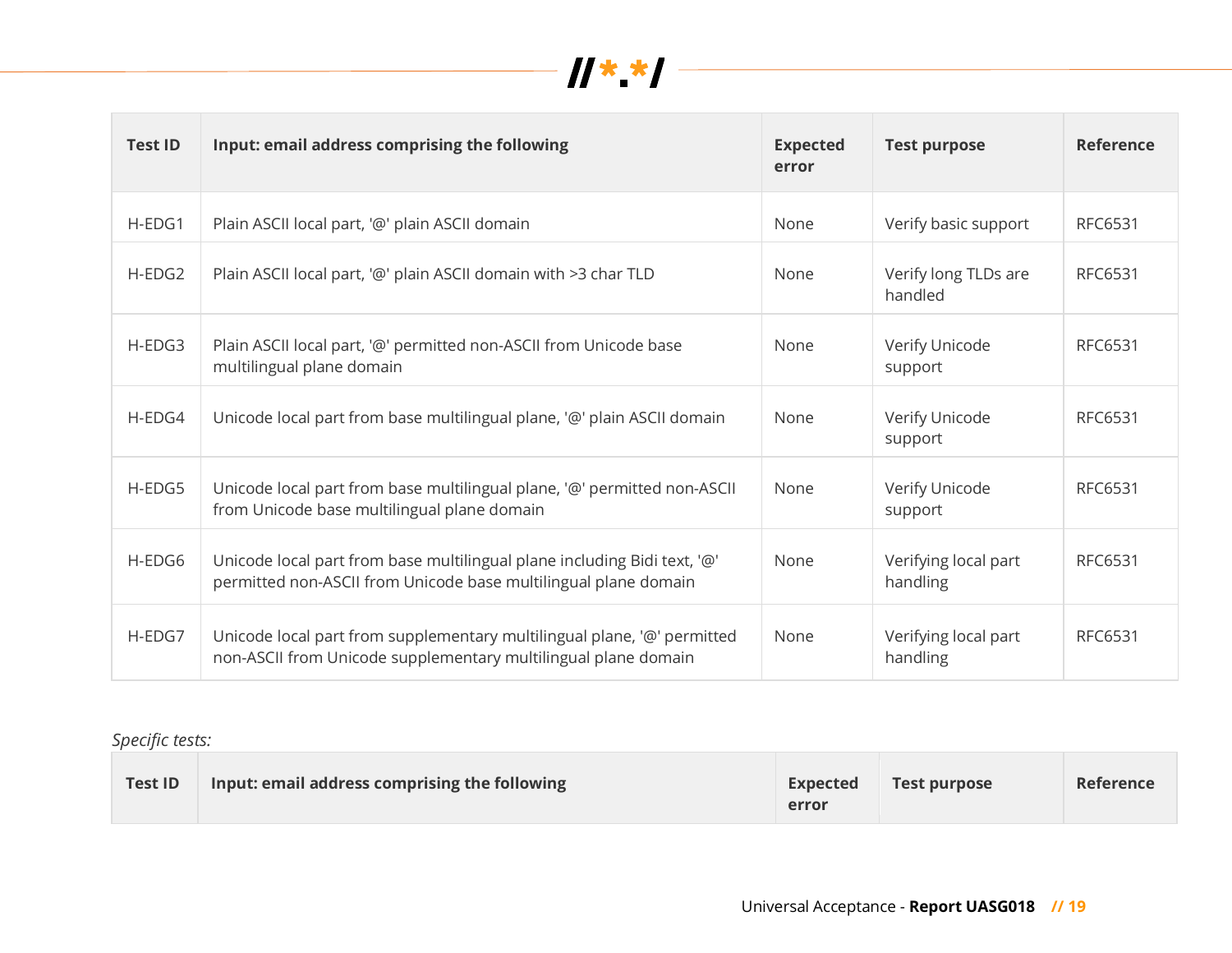

| H-EDS1 | Plain ASCII local part including '@', '@' plain ASCII domain                                                                                                             | Reject | Verifying local part<br>handling | RFC6531 |
|--------|--------------------------------------------------------------------------------------------------------------------------------------------------------------------------|--------|----------------------------------|---------|
| H-EDS2 | Quoted plain ASCII string local part including '@', '@' plain ASCII domain                                                                                               | None   | Verifying local part<br>handling | RFC6531 |
| H-EDS3 | Unicode local part from base multilingual plane including '@', '@' plain ASCII<br>domain                                                                                 | Reject | Verifying local part<br>handling | RFC6531 |
| H-EDS4 | Quoted Unicode string local part from base multilingual plane including '@',<br>'@' plain ASCII domain                                                                   | None   | Verifying local part<br>handling | RFC6531 |
| H-EDS5 | Unicode local part from supplementary multilingual plane including '@', '@'<br>permitted non-ASCII from Unicode supplementary multilingual plane<br>domain               | Reject | Verifying local part<br>handling | RFC6531 |
| H-EDS6 | Quoted Unicode string local part from supplementary multilingual plane, '@'<br>permitted non-ASCII from Unicode supplementary multilingual plane<br>domain               | None   | Verify Unicode<br>support        | RFC6531 |
| H-EDS7 | Quoted Unicode string local part from supplementary multilingual plane<br>including '@', '@' permitted non-ASCII from Unicode supplementary<br>multilingual plane domain | None   | Verifying local part<br>handling | RFC6531 |

#### H-US: URL - syntactic check  $\mathbf{p}^{(i)}$  .

Perform a syntactic check on a URL. Determine whether the URL appears to be correctly formed.

A complete set of tests verifying IRI syntax is complex. These tests focus on checking the UA aspects of IRI syntax.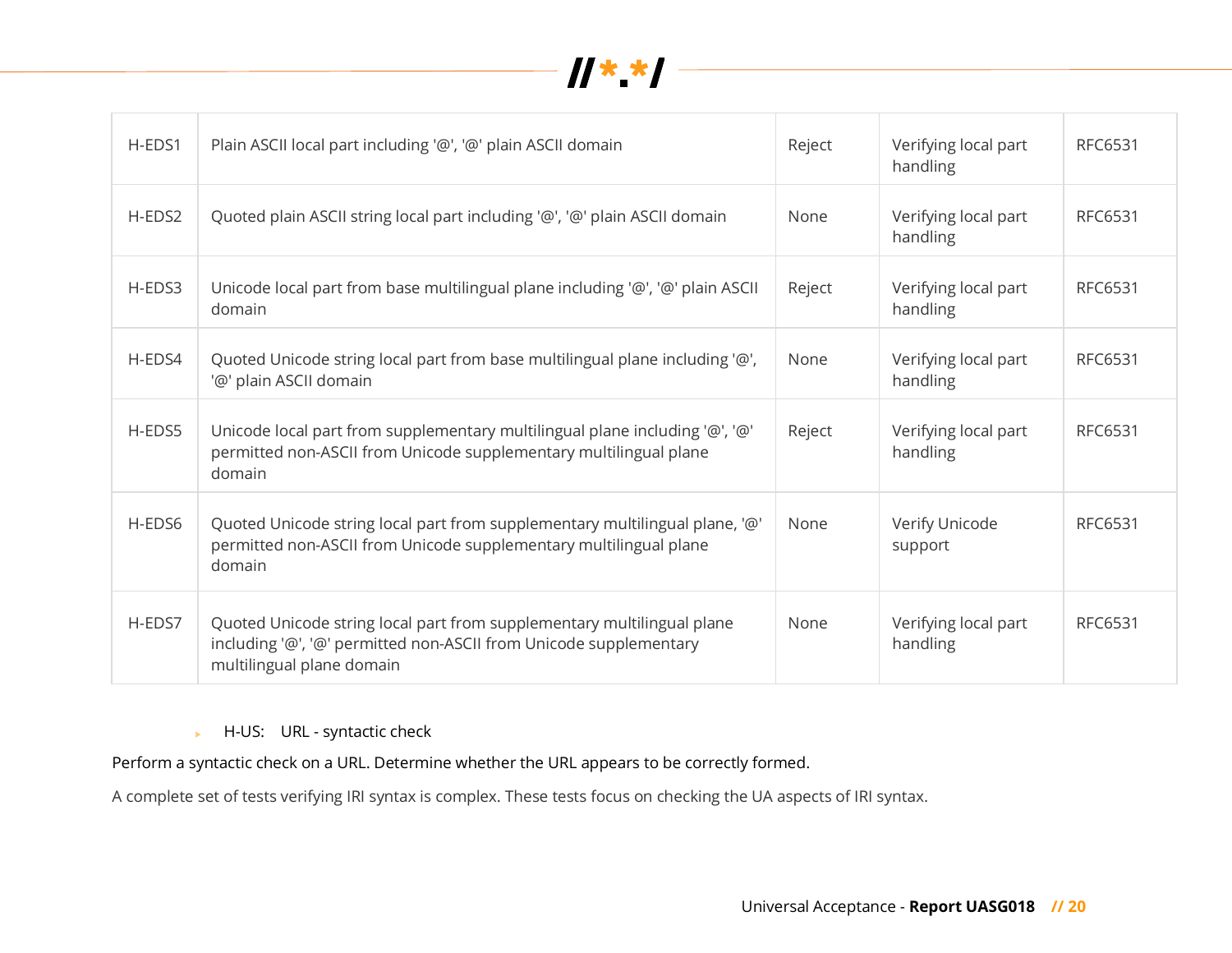

# *General tests:*

The *general* test IRIs should include all domain test cases from the *general* tests from Domain name: syntactic check.

| <b>Test ID</b> | Input: IRI comprising the following                                                               | <b>Expected</b><br>error | <b>Test purpose</b>    | Reference      |
|----------------|---------------------------------------------------------------------------------------------------|--------------------------|------------------------|----------------|
| H-USG1         | Plain ASCII IRI                                                                                   | None                     | Verify basic support   | RFC3897        |
| H-USG2         | Plain ASCII IRI, with username from permitted Unicode and port                                    | None                     | Verify basic support   | RFC3987        |
| H-USG3         | IRI with path of permitted Unicode from base multilingual plane                                   | None                     | Verify Unicode support | <b>RFC3987</b> |
| H-USG4         | IRI with path of permitted Unicode from base multilingual plane<br>containing permitted Bidi text | None                     | Verify Unicode support | RFC3987        |
| H-USG5         | IRI with path of permitted Unicode from supplementary<br>multilingual plane                       | None                     | Verify Unicode support | RFC3987        |

| <b>Test ID</b> | Input: IRI comprising the following                   | <b>Expected</b><br>error | <b>Test purpose</b>    | Reference      |
|----------------|-------------------------------------------------------|--------------------------|------------------------|----------------|
| H-USS1         | Plain ASCII IRI, with username and port               | None                     | Verify basic support   | <b>RFC3987</b> |
| H-USS2         | Plain ASCII IRI without scheme, otherwise plain ASCII | Reject                   | Verify scheme checking | <b>RFC3987</b> |
| H-USS3         | Unicode scheme, otherwise plain ASCII                 | Reject                   | Verify scheme checking | <b>RFC3987</b> |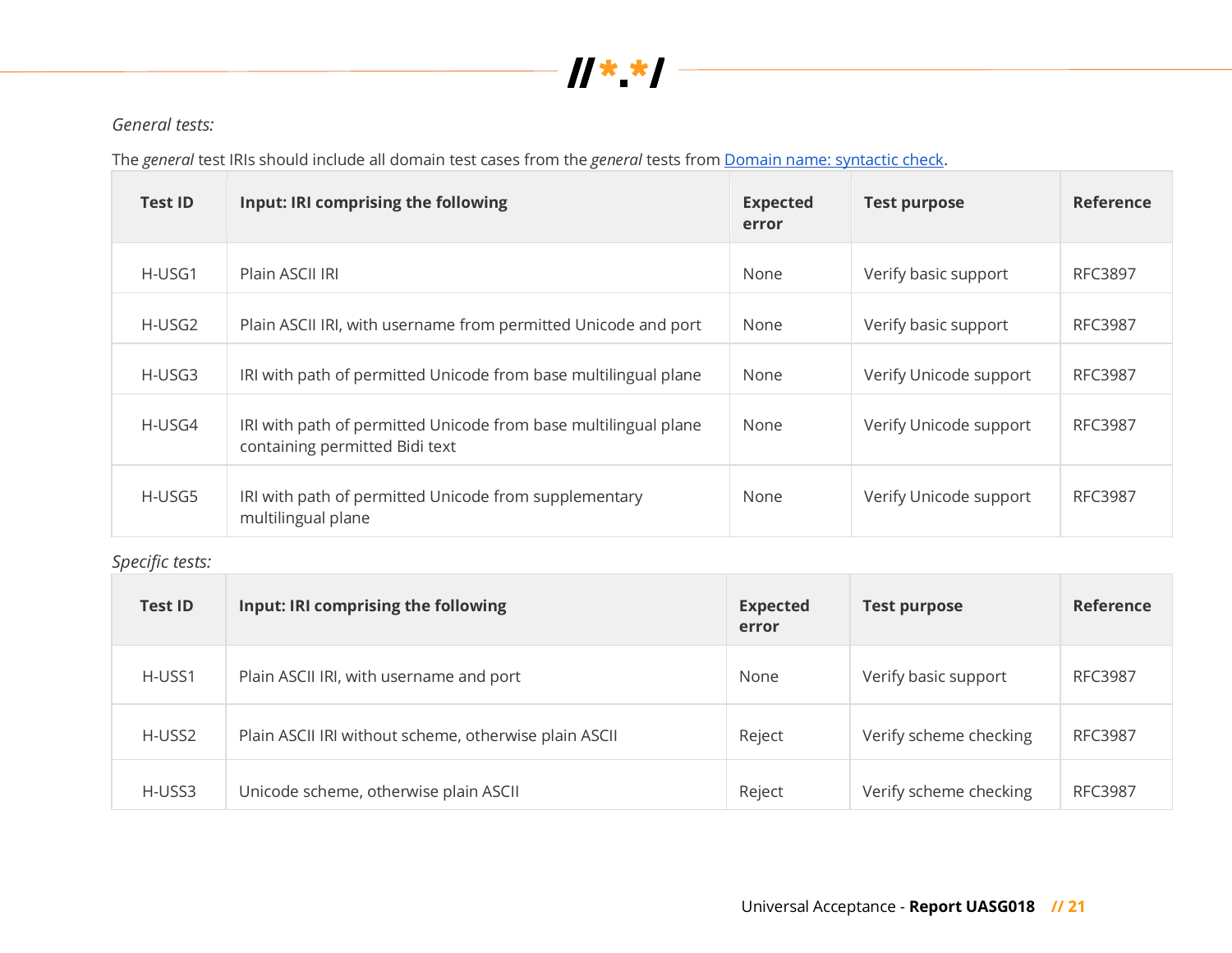

| H-USS4  | Plain ASCII IRI, with username and port                                                                                                               | None   | Verify basic support        | <b>RFC3987</b> |
|---------|-------------------------------------------------------------------------------------------------------------------------------------------------------|--------|-----------------------------|----------------|
| H-USS5  | Plain ASCII IRI, with username from non-permitted Unicode and<br>port                                                                                 | Reject | Verify username<br>checking | <b>RFC3987</b> |
| H-USS6  | Plain ASCII IRI, with username and non-numeric port                                                                                                   | Reject | Verify port checking        | <b>RFC3987</b> |
| H-USS7  | IRI with path containing non-permitted Unicode from base<br>multilingual plane                                                                        | Reject | Verify Unicode support      | <b>RFC3987</b> |
| H-USS8  | IRI with path of permitted Unicode from base multilingual plane<br>containing non-permitted Bidi text (direction formatting<br>characters)            | Reject | Verify Unicode support      | <b>RFC3987</b> |
| H-USS9  | IRI with path containing non-permitted Unicode from<br>supplementary multilingual plane                                                               | Reject | Verify Unicode support      | <b>RFC3987</b> |
| H-USS10 | IRI with path of permitted Unicode from base multilingual plane<br>and '#' fragment of permitted Unicode from base multilingual<br>plane              | None   | Verify Unicode support      | <b>RFC3987</b> |
| H-USS11 | IRI with path of permitted Unicode from base multilingual plane<br>and '#' fragment of permitted plus private Unicode from base<br>multilingual plane | Reject | Verify Unicode support      | <b>RFC3987</b> |
| H-USS12 | IRI with path of permitted Unicode from base multilingual plane<br>and '#' fragment including non-permitted Unicode from base<br>multilingual plane   | Reject | Verify Unicode support      | <b>RFC3987</b> |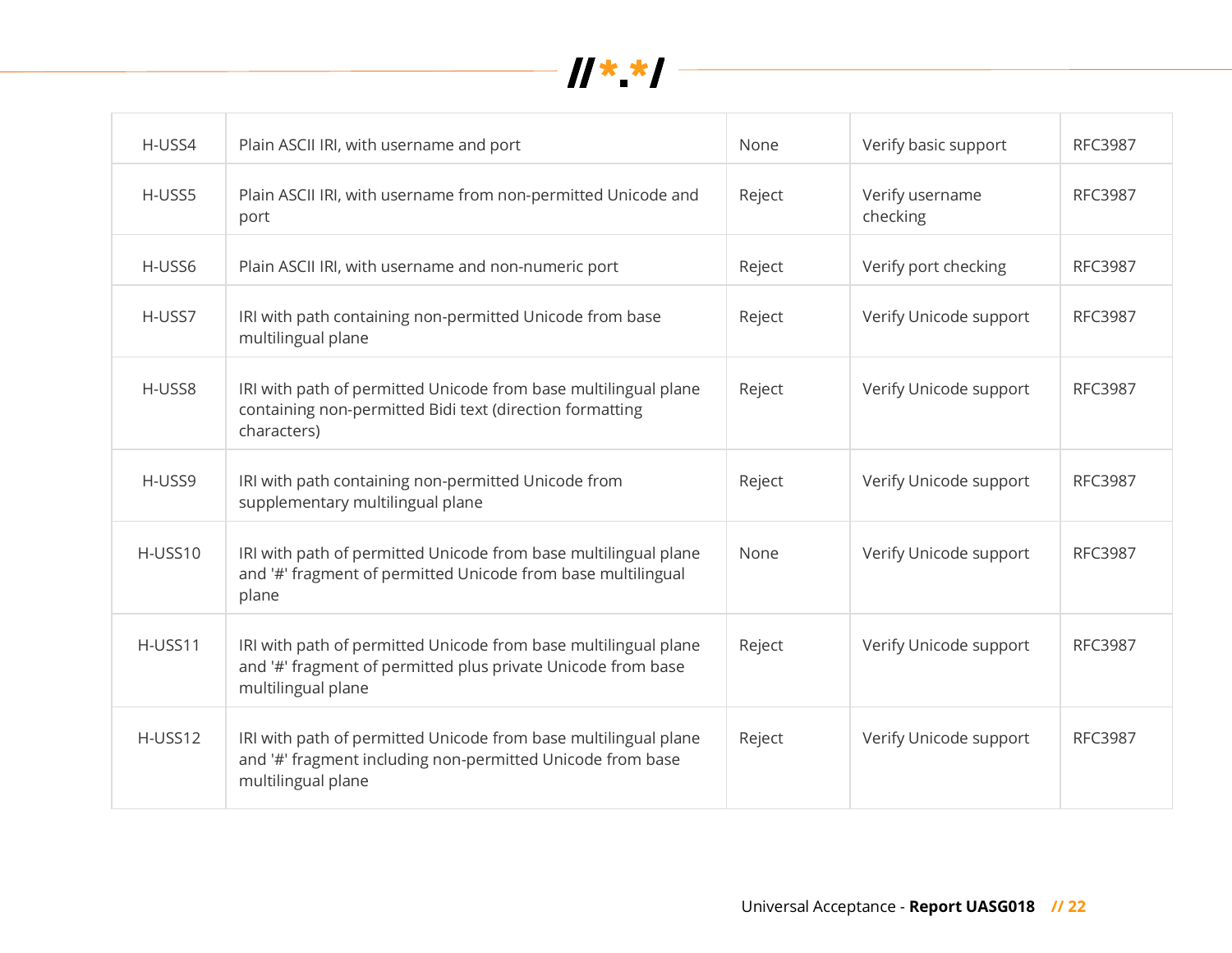

| H-USS13 | IRI with path of permitted Unicode from base multilingual plane<br>and '#' fragment of permitted Unicode from base multilingual<br>plane containing permitted Bidi text     | None   | Verify Unicode support | <b>RFC3987</b> |
|---------|-----------------------------------------------------------------------------------------------------------------------------------------------------------------------------|--------|------------------------|----------------|
| H-USS14 | IRI with path of permitted Unicode from base multilingual plane<br>and '#' fragment of permitted Unicode from base multilingual<br>plane containing non-permitted Bidi text | Reject | Verify Unicode support | <b>RFC3987</b> |
| H-USS15 | IRI with path of permitted Unicode from base multilingual plane<br>and '#' fragment of permitted Unicode from supplementary<br>multilingual plane                           | None   | Verify Unicode support | <b>RFC3987</b> |
| H-USS16 | IRI with path of permitted Unicode from base multilingual plane<br>and '#' fragment including non-permitted Unicode from<br>supplementary multilingual plane                | Reject | Verify Unicode support | <b>RFC3987</b> |
| H-USS17 | IRI with path of permitted Unicode from base multilingual plane<br>and '?' query of permitted Unicode from base multilingual plane                                          | None   | Verify Unicode support | <b>RFC3987</b> |
| H-USS18 | IRI with path of permitted Unicode from base multilingual plane<br>and '?' query of permitted including private Unicode from base<br>multilingual plane                     | None   | Verify Unicode support | <b>RFC3987</b> |
| H-USS19 | IRI with path of permitted Unicode from base multilingual plane<br>and '?' query including non-permitted Unicode from base<br>multilingual plane                            | Reject | Verify Unicode support | <b>RFC3987</b> |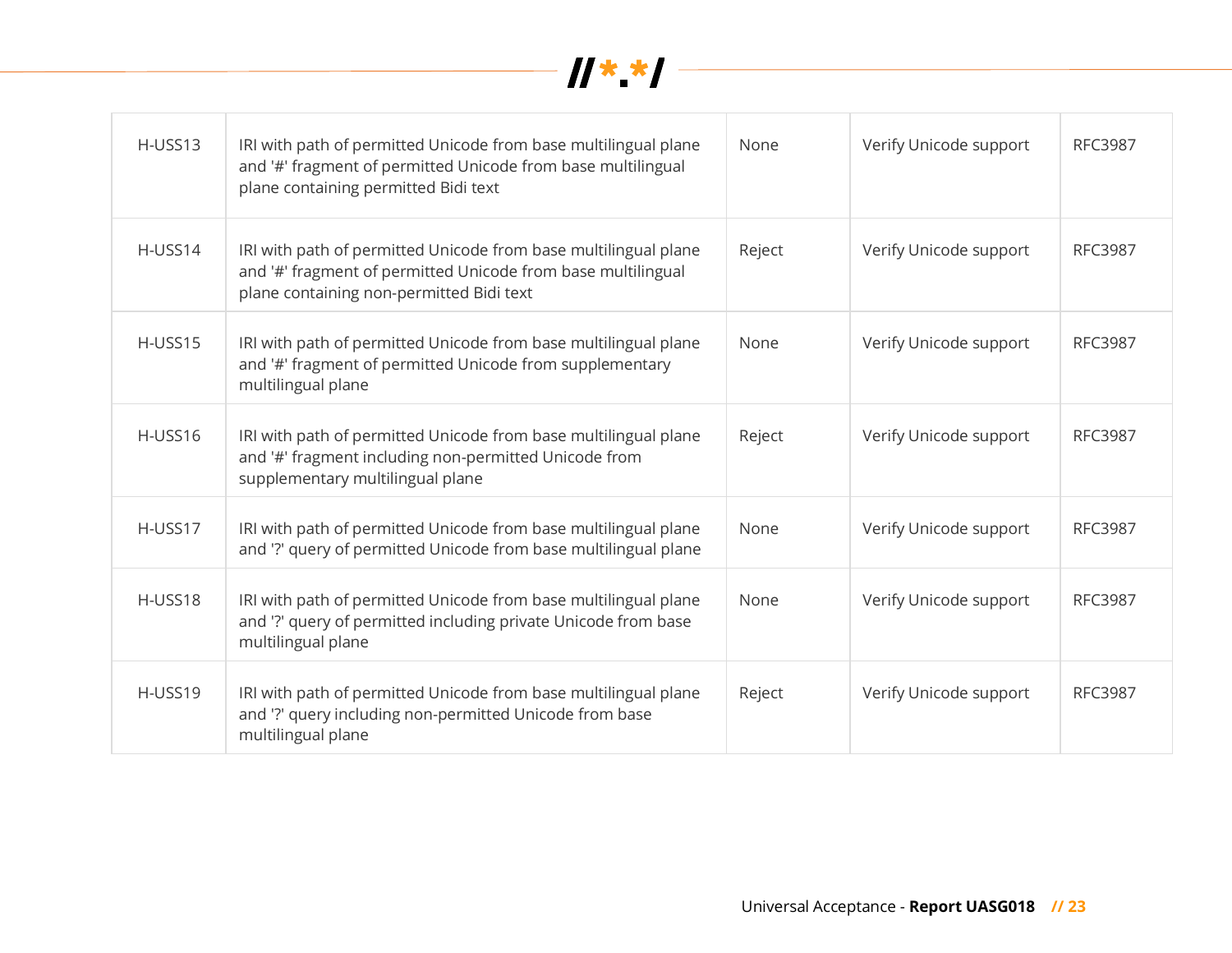

| H-USS20 | IRI with path of permitted Unicode from base multilingual plane<br>and '?' query of permitted Unicode from base multilingual plane<br>containing permitted Bidi text     | None   | Verify Unicode support | RFC3987        |
|---------|--------------------------------------------------------------------------------------------------------------------------------------------------------------------------|--------|------------------------|----------------|
| H-USS21 | IRI with path of permitted Unicode from base multilingual plane<br>and '?' query of permitted Unicode from base multilingual plane<br>containing non-permitted Bidi text | Reject | Verify Unicode support | <b>RFC3987</b> |
| H-USS22 | IRI with path of permitted Unicode from base multilingual plane<br>and '?' query of permitted Unicode from supplementary<br>multilingual plane                           | None   | Verify Unicode support | <b>RFC3987</b> |
| H-USS23 | IRI with path of permitted Unicode from base multilingual plane<br>and '?' query including non-permitted Unicode from<br>supplementary multilingual plane                | Reject | Verify Unicode support | <b>RFC3987</b> |

### ► H-UD: URL (IRI): decompose into components

Decompose IRIs into scheme, username, host, port, path, query and fragment. Tests for this function do not test for domain name validity.

### *General tests:*

| <b>Test ID</b> | Input: IRI comprising the following                  | <b>Expected</b><br>error | <b>Test purpose</b>  | Reference      |
|----------------|------------------------------------------------------|--------------------------|----------------------|----------------|
| H-UDG1         | Plain ASCII IRI                                      | None                     | Verify basic support | <b>RFC3987</b> |
| H-UDG2         | Plain ASCII IRI, plain ASCII domain with >3 char TLD | None                     | Verify long TLDs are | <b>RFC3987</b> |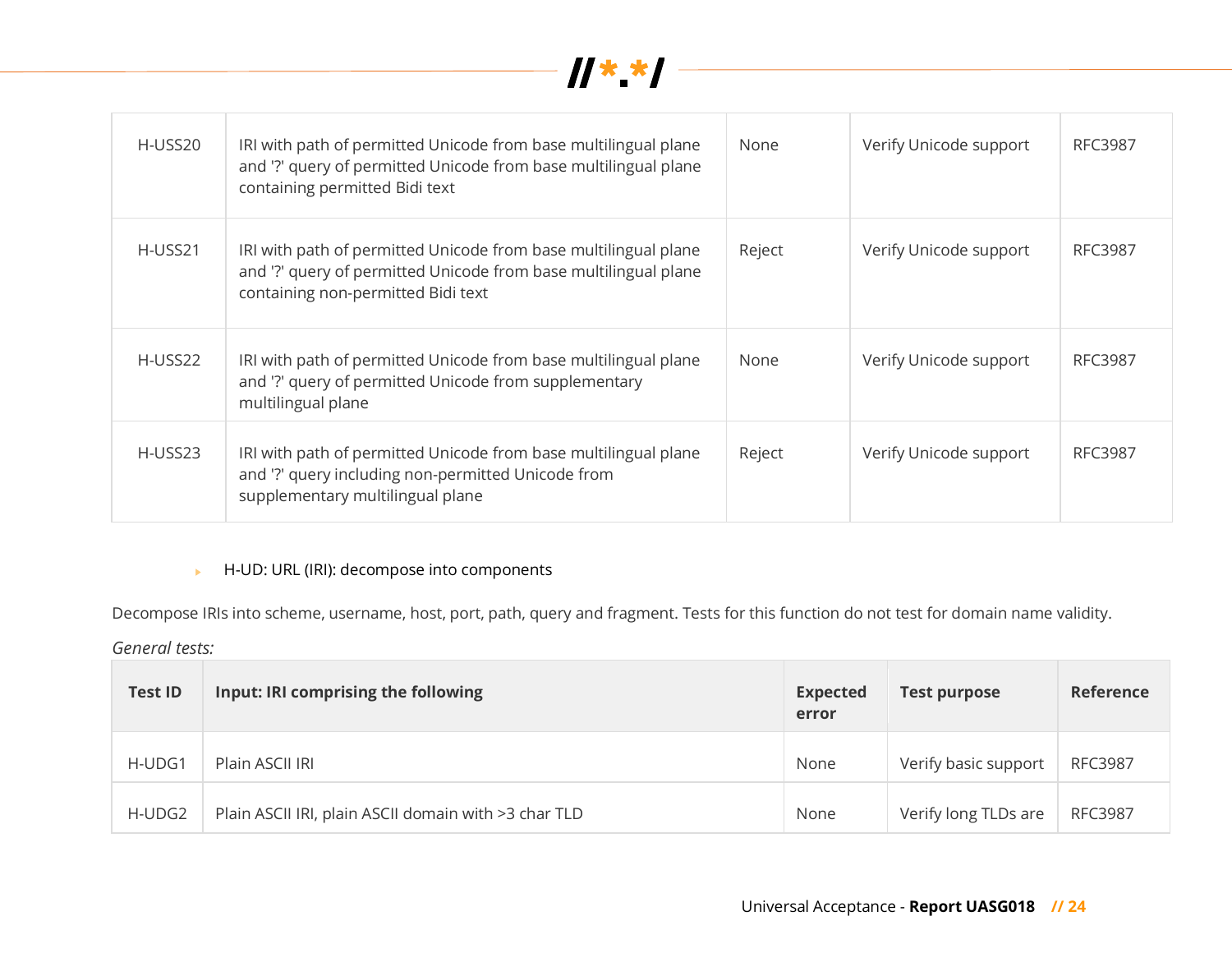

|        |                                                                                          |      | handled                      |         |
|--------|------------------------------------------------------------------------------------------|------|------------------------------|---------|
| H-UDG3 | IRI with domain and path in Unicode from base multilingual plane                         | None | Verifying Unicode<br>support | RFC6531 |
| H-UDG4 | IRI with domain and path in Unicode from base multilingual plane containing<br>Bidi text | None | Verifying Unicode<br>support | RFC6531 |
| H-UDG5 | IRI with domain and path in Unicode from supplementary multilingual plane                | None | Verifying Unicode<br>support | RFC6531 |

| <b>Test ID</b> | Input: IRI comprising the following    | <b>Expected</b><br>error | <b>Test purpose</b>          | Reference      |
|----------------|----------------------------------------|--------------------------|------------------------------|----------------|
| H-UDS1         | Plain ASCII IRI without scheme         | Reject                   | Verifying basic support      | <b>RFC6531</b> |
| H-UDS2         | Plain ASCII IRI with username          | None                     | Verifying basic support      | RFC6531        |
| H-UDS3         | Plain ASCII IRI with port              | None                     | Verifying basic support      | RFC6531        |
| H-UDS4         | Plain ASCII IRI with username and port | None                     | Verifying basic support      | RFC6531        |
| H-UDS5         | IRI with Unicode scheme                | Reject                   | Verifying Unicode<br>support | RFC6531        |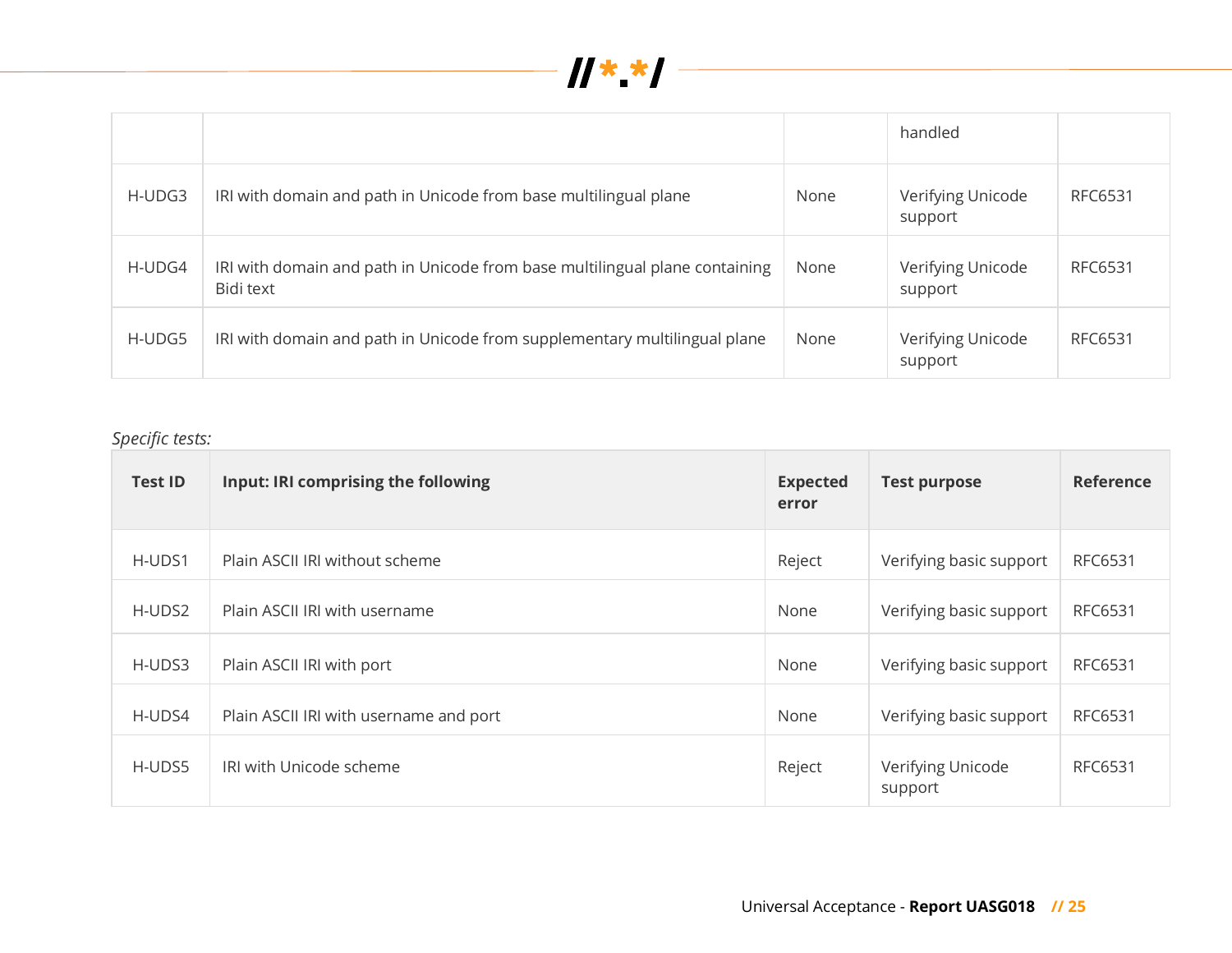

| H-UDS6  | IRI with port and with username and domain in Unicode from base<br>multilingual plane                                            | None | Verifying Unicode<br>support | RFC6531 |
|---------|----------------------------------------------------------------------------------------------------------------------------------|------|------------------------------|---------|
| H-UDS7  | IRI with port and with username and domain in Unicode from<br>supplementary multilingual plane                                   | None | Verifying Unicode<br>support | RFC6531 |
| H-UDS8  | IRI with domain and path and '#' fragment in Unicode from base<br>multilingual plane                                             | None | Verifying Unicode<br>support | RFC6531 |
| H-UDS9  | IRI with domain and path and '#' fragment in Unicode from base<br>multilingual plane containing permitted Bidi text              | None | Verifying Unicode<br>support | RFC6531 |
| H-UDS10 | IRI with domain and path and '?' query in Unicode from base multilingual<br>plane                                                | None | Verifying Unicode<br>support | RFC6531 |
| H-UDS11 | IRI with domain and path and '?' query in Unicode from base multilingual<br>plane containing permitted Bidi text                 | None | Verifying Unicode<br>support | RFC6531 |
| H-UDS11 | IRI with domain, path, '#' fragment and '?' query in Unicode from base<br>multilingual plane                                     | None | Verifying Unicode<br>support | RFC6531 |
| H-UDS12 | IRI with domain, path, '#' fragment and '?' query in Unicode from base<br>multilingual plane, all containing permitted Bidi text | None | Verifying Unicode<br>support | RFC6531 |
| H-UDS13 | IRI with domain and path and '#' fragment in Unicode from<br>supplementary multilingual plane                                    | None | Verifying Unicode<br>support | RFC6531 |